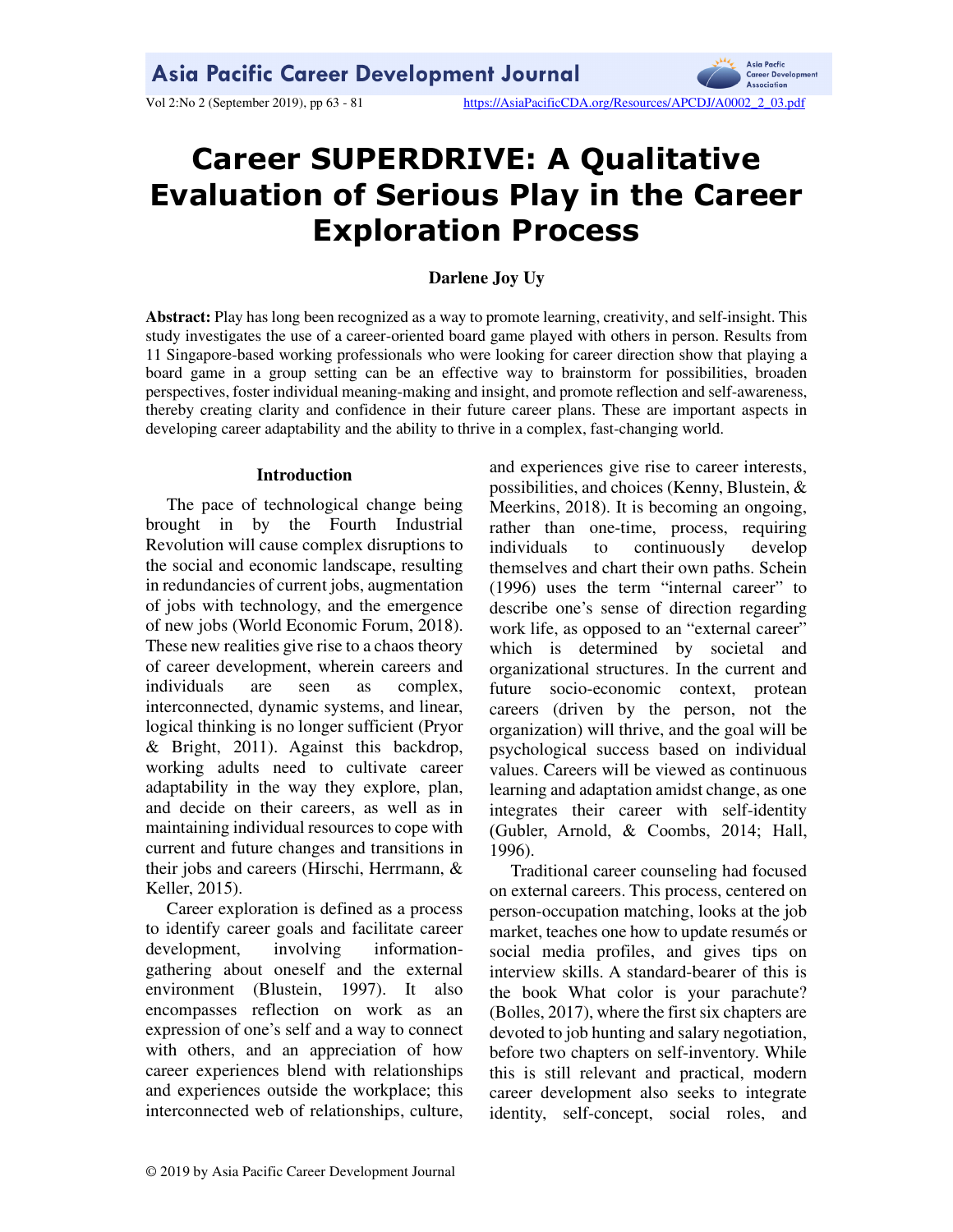cultural context (Savickas, 2012). The impact of globalization and technological changes on the traditional employer-employee contract of lifelong employment have shifted the responsibility for career development to the individual, and the focus has changed to lifelong learning and a more integrated view of career and life roles (Stebleton, 2010). Set in this broader context, traditional methods are also less able to capture the external influences affecting career decisions, such as family expectations, life circumstances, and availability of options (Duffy & Dik, 2009).

Individuals who actively engage in career exploration have a clearer sense of their career identity and are more optimistic about their career prospects (Praskova, Creed, & Hood, 2015). However, not everyone may voluntarily undertake this, due to lack of confidence, skills, access, or encouragement from their environment (Zikic & Hall, 2009).

This research looks at how individuals can approach career exploration within the modern context, with fun and playfulness, using a board game played with others. This is both a contrast and a complement to typical approaches in career counseling, and answers a call by career development psychologists to infuse play into the career exploration process, using it to foster adaptability, creativity, and resilience (Hartung, 2002). While there has been much research on play as a general counseling or therapy tool, the specific intersection of board games and career development is not yet widely studied; this study aims to contribute to that.

This research examines how injecting an element of play and fun, specifically in the form of a board game, can benefit working adults in the process of career exploration. This study focuses on professionals who have at least five years of work experience, for a number of reasons. First, undergraduates and graduate students typically receive career guidance services from their educational institutions. Secondly, those who have just one to two years of work experience are still adapting to their new environment and may not yet be thinking of the next phase of their careers. Thirdly, it requires time, experience, feedback, and reflection to gain clarity on one's career directions and motivations (Schein & van Maanen, 2013).

The primary research question is "how does the experience of playing a careeroriented board game contribute to career exploration?" This presupposes that play does have a role in individuals' process of discerning the next steps in their careers. From the literature review, it will be shown that play, as a natural and universal human activity, promotes creativity and adaptability, and that these are essential capacities to have when one is reflecting on career directions. Therefore, this research looks at what happens when play, in the form of a board game, is injected into the career exploration process.

Specific questions that this research aims to answer:

- 1. How do professionals process career exploration when playing a board game?
- 2. What emotions, experiences, and insights do individuals have during and after playing?
- 3. How does the presence of other individuals (players) affect one's experience?
- 4. How does the experience of playing affect one's perspective on career exploration?

# **Literature Review**

# **Career Exploration in the 21st Century**

Career exploration has become a lifelong iterative process; exploration, planning, and decision-making are useful coping tools to prepare for changes in the socio-economic landscape (Blustein, 1997; Zikic & Hall, 2009). In contrast to a job search that reviews one's suitability to a certain type of work, career exploration also looks at psychological, social, and cultural factors that may affect one's career goals and outcomes (Blustein, 1997).

Traditional career counseling took the form of vocational guidance, by helping the individual gain self-knowledge, providing information on jobs, and matching the self to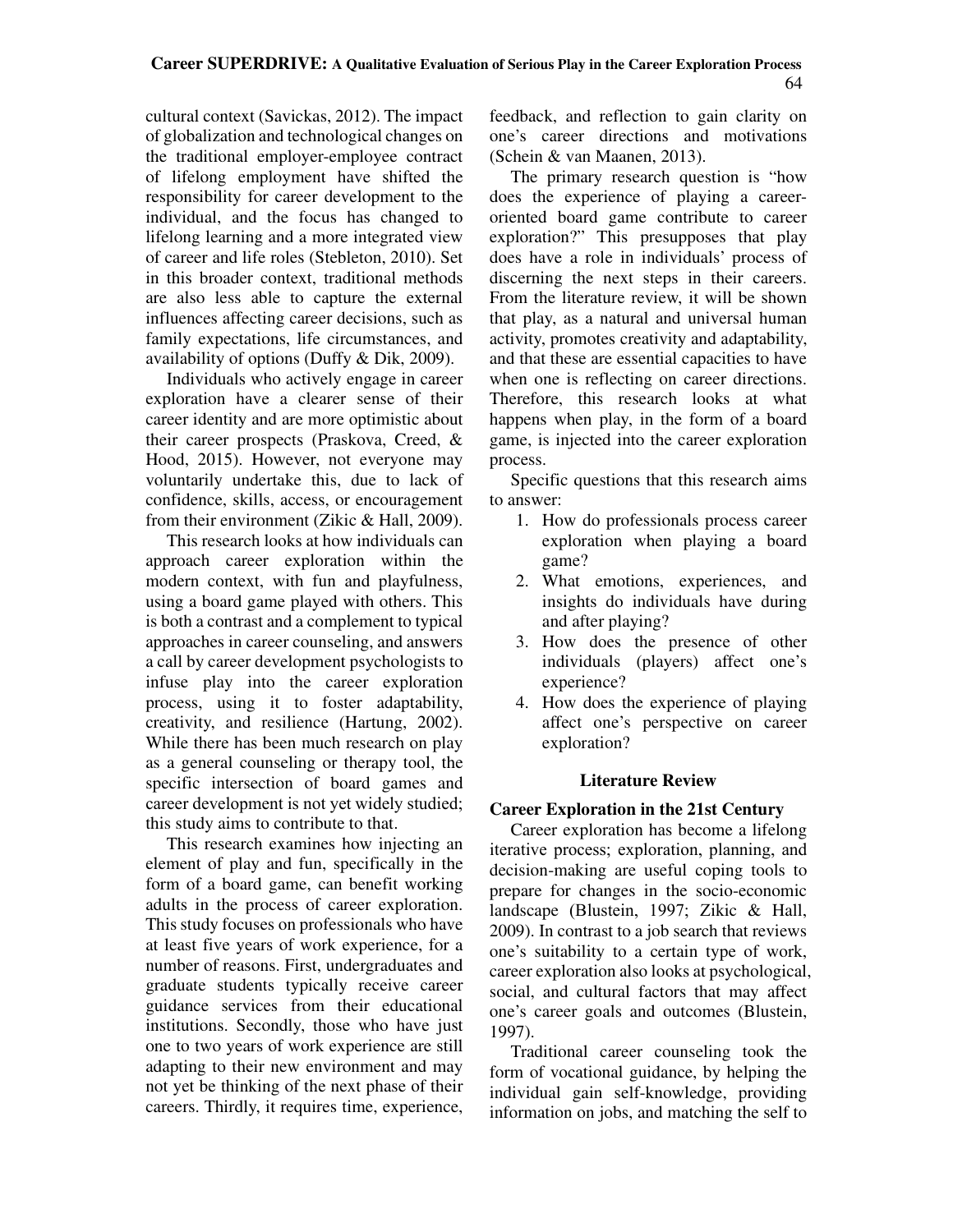an occupation and work environment (Savickas, 2012). Many career counselors consider their job done when the individual makes a decision on an occupation, but in the modern context, the goal of career counseling should be for individuals to learn how to take actions that will enable them to have more satisfying careers and personal lives (Krumboltz, 2009).

With this overlap of personal and work arenas, career choices become forms of selfexpression, which necessitates an understanding of one's identity and values. Schein (2013) calls this guide to career choices "career anchors," being built on one's self-concept of competency, motivations, and values with regard to work and career. These anchors become salient to the individual especially in times of transitions or crucial decisions. Difficulties in career decisionmaking might be rooted in an identity crisis, when one strives to maintain a sense of continuity while adapting to and integrating changes (Erikson, 1968; Munley, 1977). In Erikson's (1968) stages of psychosocial development, career exploration taps into the struggle between identity and role confusion, and between generativity and stagnation.

Career exploration can bring uncertainty and ambiguity, and individuals need to address and cope with associated emotions (Zikic & Hall, 2009). They may feel anxiety caused by myths and generalizations about career choices, and are thus unable to engage in constructive career activities (Mitchell & Krumboltz, 1987). Distress might also be caused by how introspection brings out discomfort from discrepancies between selfperception and feedback from others, or between aspirations and reality ((Praskova, Creed, & Hood, 2015). This research looks at play's potential to reduce anxiety and spur constructive activities.

Building on Super's seminal career development theory in 1953 that added a developmental perspective to the traditional occupation-centric view, modern career exploration theories aim to integrate self, liferoles (work and non-work), and the role of work in one's life (Savickas, 1997). With this,

the goal was not just to fit individuals to careers, but also to help them fit work to their lives. Savickas proposes adaptability as the new paradigm, to learn strategies to cope and thrive in different and changing contexts.

Work is a significant part of life; it gives a sense of identity and purpose, and contributes to one's well-being (Hartung & Taber, 2008). Savickas (2012) puts forth life design and career construction as a modern method of career counseling that focuses on identity, adaptability, intentionality, and narrative. Identity is viewed in the context of social roles and personality, and career narratives are shaped by small life stories and broader life narratives, from which new intentions for action are created. It gives power to individuals' subjective views as agents who are in different life stages and are in varying degrees of readiness to take action that may change their beliefs, attitudes, and competencies. The result is a greater sense of self-concept, confidence, and strategies for adaptability, which link to overall well-being (Hartung & Taber, 2008).

Similar to career construction, narrative identity construction is also used to harness one's life stories to create a sense of identity, and to show the unconscious processes underlying one's approach to career changes (Hoyer & Steyaert, 2015). Defense mechanisms and identity issues may surface in the narratives that weave coherence and ambiguity amidst transitions. Both of these methods harness life experience to create perspective, congruence, and continuity. These methods allow more integration of nonwork aspects but are generally done in one-to-one career counseling, which presents limitations of access (Zikic & Hall, 2009).

Career exploration can also be framed as a learning task, where Kolb's model of experiential learning applies, through concrete, abstract, reflective, and active dimensions (Atkinson & Murrell, 1988). At the same time, Schein explains that while learning can be fun, it is also intertwined with anxiety, in resisting to unlearn what is no longer useful, and in the fear that learning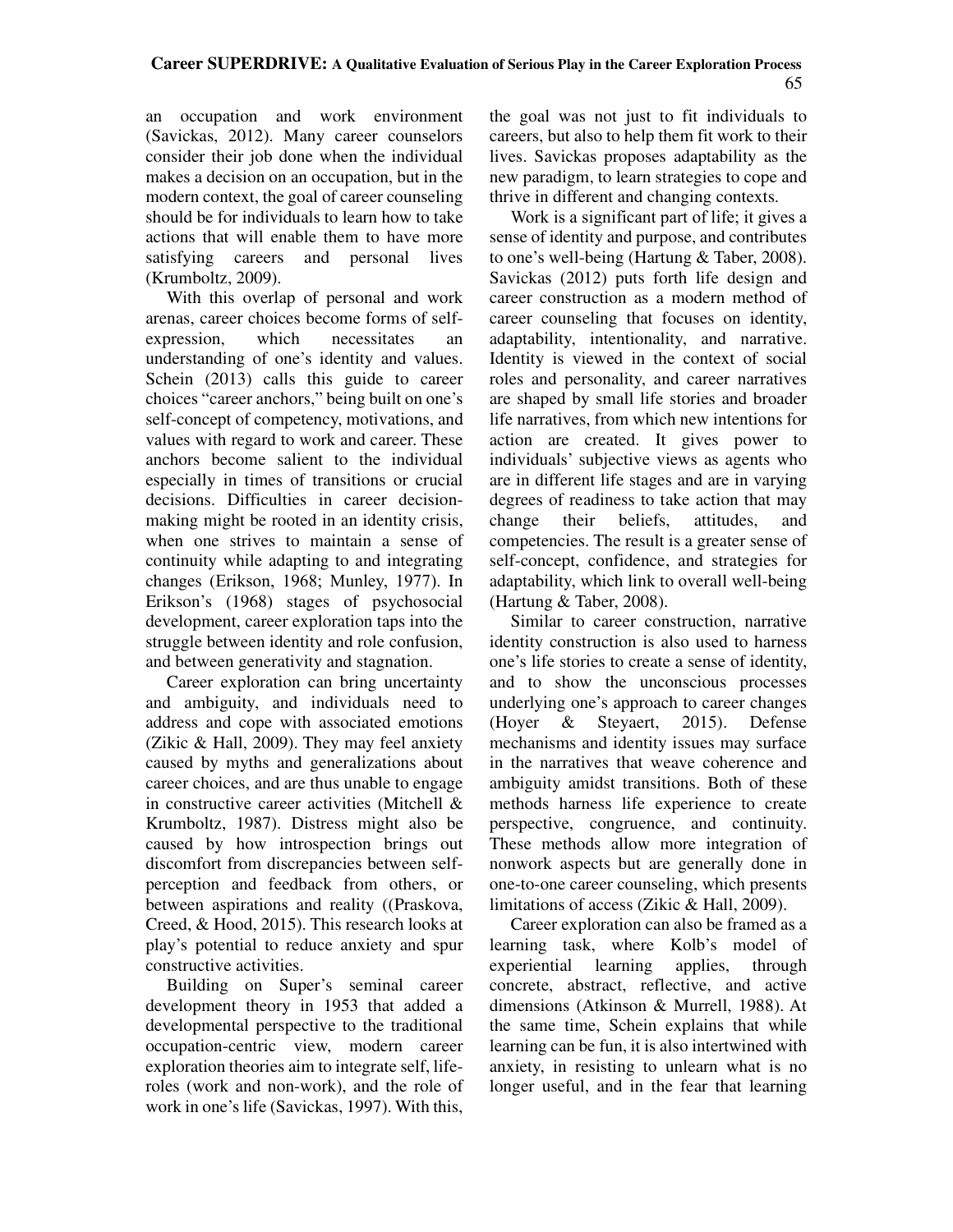something new might be too difficult (Coutu, 2002).

This learning process involves testing of hypotheses about one's internal and external careers, and experimenting with possible future selves by engaging in activities and cultivating networks related to the desired field of work (Ibarra, 2003). The benefits of such networks can go beyond their relation to entering a new professional group; Zhang and Huang (2018) highlight the role of peer support in career exploration, noting how peers can provide information, suggestions, emotional support, and role modeling. The strength of peer relationships has a reinforcing effect on career exploration activities and on one's self-efficacy in career decision-making.

# **Play as Human Nature**

While there are now many different methods to help individuals in career exploration, there are still calls to integrate play into the process. The traditional view of career decision-making has valued rationality over intuition, and extrinsic over intrinsic satisfaction. Researchers have pointed out how a playful attitude can support individuals in reconfiguring their self-concepts and imagining future selves; and since it is intrinsically motivating to play, play can sustain efforts to learn new knowledge and skills to cope with external demands (Hartung, 2002). However, they did not propose a concrete game or framework for play, which is the gap this study aims to fill.

Huizinga (1949) asserts that play is an essential part of civilization and culture, contributing to the well-being of humans, beyond material and biological necessities. While play may be the direct opposite of seriousness, he recognizes that the boundaries of play and seriousness are fluid. He describes the key characteristics of play as: freedom (a voluntary activity done at leisure); an interlude (stepping into a "pretend" world with no material consequences); limitedness (bounded by a specific place and time); order (rules and limitations that test the player's capability); and community (shared experience that create a bond among the players). In playing, winning means proving superiority in the outcome of the game. However, the ultimate motivation and essence of play is in the fun it provides, thus the urge to play is largely intrinsic.

Play is also conceived of consisting of fate and luck, a manner in which to foster creativity and innovation, as a frivolity, and as an aspect of the self (the player's desired experiences of fun, relaxation, and escape) (Sutton-Smith, 2006).

While most play is intended for enjoyment, Kristiansen and Rasmussen (2014) differentiate serious play as:

- 1. An intentional gathering to apply the imagination.
- 2. Exploring and preparing, not implementing. The process prepares the participants for making better decisions, aligns their goals and action points, and creates new learning.
- 3. It follows a set of rules or language. It creates a safe space to imagine and challenge.

The board game used here is thus a form of serious play.

Recent advances in neuroscience show that three-dimensional play utilizes brain areas for judgment and decision-making, and develops contextual memory (Brown, 2008). As an integrative tool for creativity, play "returns us to the presymbolic drive of gut feelings, emotions, intuition, and fun from which creative insights stem, thereby making us inventors" (Root-Bernstein & Root-Bernstein, 1999). Cognitive neuroscientists also found that "a-ha" moments are accompanied by neural activity in the right brain, but when solving problems in a more methodical left-directed way, this "eureka center" remains quiet (Jung-Beeman et al, 2004).

Play creates positive emotions that contribute to overall well-being. These broaden one's perspective on possibilities and actions to take, and build long-term physical, intellectual, social, and psychological resources (Fredrickson, 2001). Board games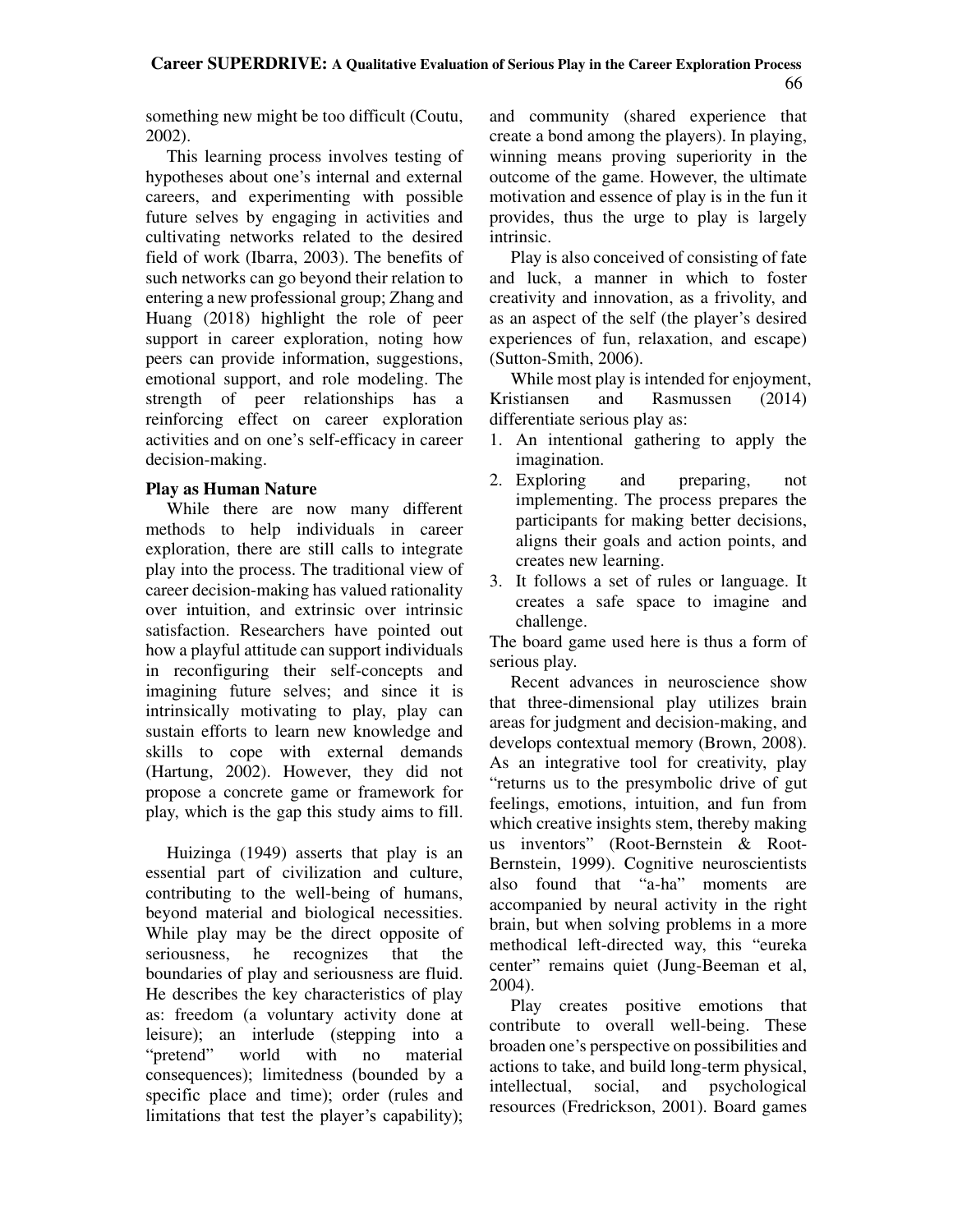in particular have been found to be useful as a form of play therapy for children, for the therapist to build rapport, and to understand the child's worldview (Stone, 2016). The use of a purpose-built original board game also gave homeless women a different way of talking about and seeing themselves, and provided social workers with additional data about the women's experiences (Racine & Sevigny, 2001). Specific to career development, a board game has been used as an application of narrative methods and in tandem with other techniques, which has been found beneficial in generating more clarity, motivation, and intentionality in career exploration (Franklin, Feller, & Yanar, 2014).

In relation to their chaos theory of career development, Pryor and Bright (2009) propose the use of games as a metaphor for use in career counseling. Regardless of skill and preparation, the game play and its outcomes are unpredictable and contingent on multiple factors beyond one's control; understanding this can break linear thinking and encourage the open thinking that is more suitable for dealing with uncertainty and change.

Metaphors, as widely used figurative descriptions, abound in career thinking and discussions, as in the phrases 'glass ceiling' and 'career ladder' (Inkson, 2004). While some metaphors become widely used, many are interpreted based on an individual's unique experience. Metaphors shape and structure one's thoughts; fixation on a specific metaphor can constrain thinking, and adoption of a new one opens a different perspective.

# **Methodology**

With the research focus on the intersection of career exploration and play, the methodology chosen is Interpretative Phenomenological Analysis (IPA), with an element of action research. Compared to narrative research that may focus on the life experience of single or small number of individuals, a phenomenological study describes the meaning of a common concept or phenomenon for individuals who experienced it, and distills the commonalities of that experience; a defining feature of phenomenology is this distillation of individuals' experience into a synthesized description of the phenomenon's essence (Creswell, 2013). Primarily, IPA aims to investigate how people interpret their experiences (Pietkiewicz & Smith, 2012). In this case, the phenomenon is that of playing a board game, as experienced by the players. Both the phenomenon and the experience are analyzed, and there is no separation between the subject (the individual player) and the object (the game) (Creswell, 2013). This fits the research aims and the context of the subjects, who are in different stages of career exploration, and would therefore view the game from their unique perspectives.

Action research comes through in the researcher's partnership and participation in the process, thereby sharing the experience of discovery and inquiry with the subjects, and in the way discoveries are applied (Huang, 2010). Having co-created the board game and acting as the facilitator of the game experience, the researcher is thus part of the research setting, observing and interacting with the participants. Serving as both practitioner and researcher, the dual role requires engaging with the participants to generate insights and action, also understanding and analyzing their experience.

A key feature of IPA is the dual interpretation process: first, the subjects make sense of their experience, and secondly, the researcher tries to see the experience from the subject's perspective in order to make sense of their interpretation, and to explore meanings that the subject may have been unaware of. The researcher may draw general themes from the group experience, then illustrate this with an example from an individual (Pietkiewicz & Smith, 2012). Beyond the discovery of new knowledge, action research also seeks to apply the discoveries to the improvement of the situation (Dickens & Watkins, 1999).

There is no prescribed sample size of participants; IPA aims for depth rather than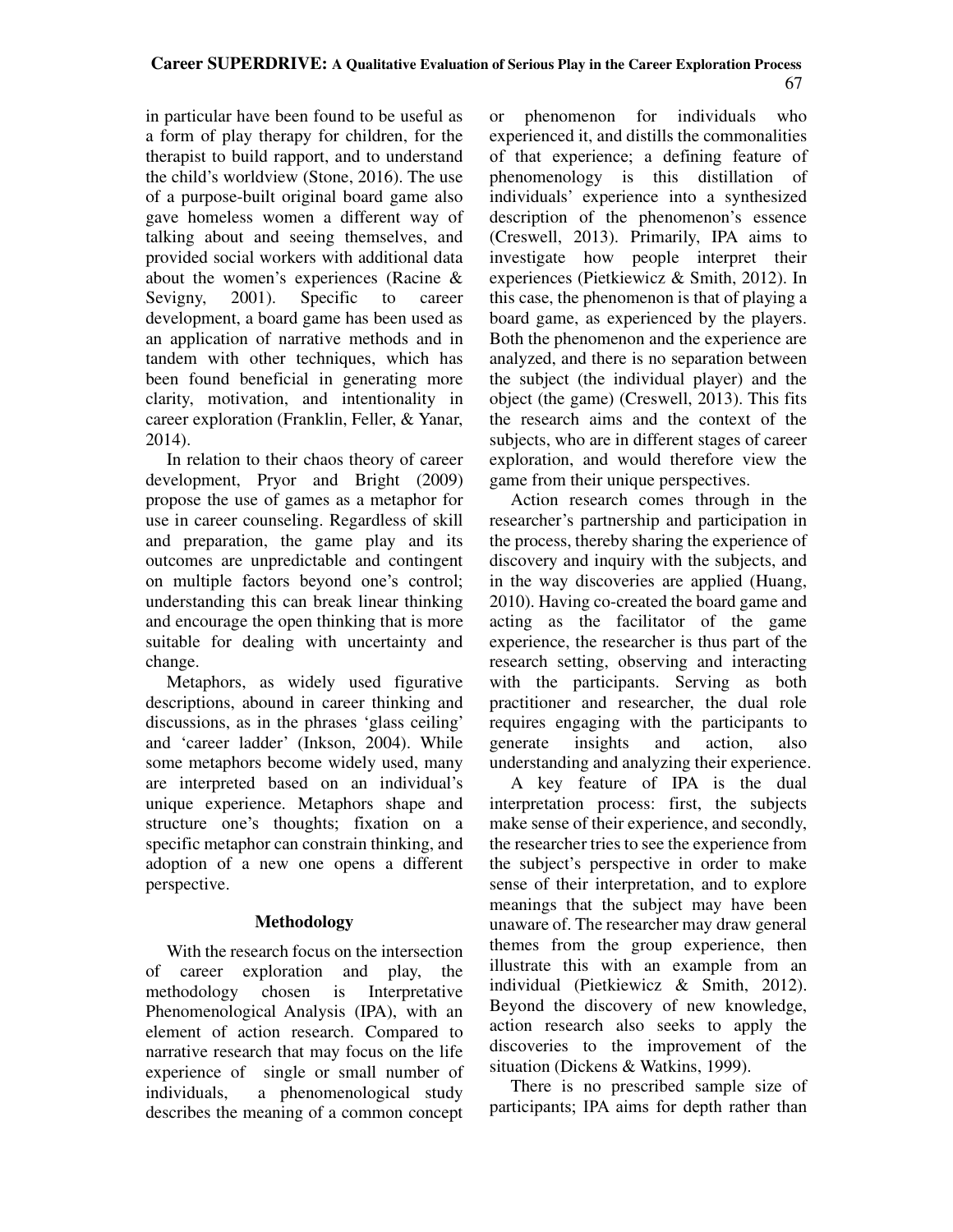breadth, and most researchers select a small homogeneous sample, then analyze the similarities and differences within the group (Pietkiewicz & Smith, 2012). This allows indepth analysis, and although conclusions are immediately bounded by the size, a theoretical generalization is still possible (Smith, Flowers, & Larkin, 2009). Because of the criteria of having a similar lived experience, the participants can be selected intentionally rather than randomly, and the researcher can find a group for whom the phenomenon has relevance and importance (Pietkiewicz & Smith, 2012). For this study, the ideal participants are those who are currently exploring careers, for whom the experience of playing a career-oriented board game is more relevant than for those who are not examining it.

In IPA, data takes the forms of notes, observations, and documents from semistructured interviews, which provide both a standard set of open-ended questions and provides freedom for the researcher to pursue other questions that may emerge during the interview (Pietkiewicz & Smith, 2012; Smith et al, 2009). The researcher reviews the data, highlights significant statements, describes the context in which the experience occurred, and from these two descriptions, distills the essence of the phenomenon (Creswell, 2013). While the board game can be played on its own by the players, for the purpose of this research, it was played in a workshop format (called "playshop"). In this study, recorded notes and observations concurrent with the playshops were made, in addition to audio recordings of the semi-structured interviews. The first step of analysis focused on individual cases to understand unique perspectives. This is in line with IPA's emphasis to focus on single cases before making generalizations, then to compare and contrast the themes among the individuals (Pietkiewicz & Smith, 2012). Transcripts of the interviews and notes for each participant were printed out, with notes and exploratory comments written on the side. The notes were then arranged and interpreted into emergent themes, and the themes further refined and connected to each other in clusters. The themes common to several participants were then identified and described in this paper.

### **Research Setting**

# **The Context and Setting**

The primary tool used in this study is the Career SUPERDRIVE™ board game that this researcher created with other collaborators (Career SUPERDRIVE, n.d.). The Career SUPERDRIVE™ board game was designed for three to five players, with four being ideal. In the board game, players collect coins by answering questions from four categories of cards: Pop Up (personality and preferences), Move Forward (scenarios that require decisions and actions), Dig Deep (reflective questions), and Shake Up (disruptors with variable consequences). Some cards require answers in the form of drawings, songs, or acting, which engage different modes of thinking. Players also earn or lose coins through other mechanics in the game, thereby creating a dynamic and competitive environment. The first player to collect five coins each from Pop Up, Move Forward, and Dig Deep wins the game. Players are provided with a pen and paper on which to write thoughts and insights while playing. They are encouraged to interact with each other by asking follow-up questions and commenting on others' statements.

While there are mechanics for winning and losing coins, the essence of the game is in answering the questions. Coins are always awarded as long as players answer the questions, thus the competitive element is in landing on the spaces representing gain, loss, or question cards, and not in the quality or content of one's response. Because players take turns, over the course of the game the number of questions or tasks done by all players evens out. Thus, even the player who does not win the game ends up with data and experiences in the form of their own and others' responses to the questions and events during the game.

The mechanics of the game, and some of the questions, are intentionally designed to serve as, and to surface, metaphors. For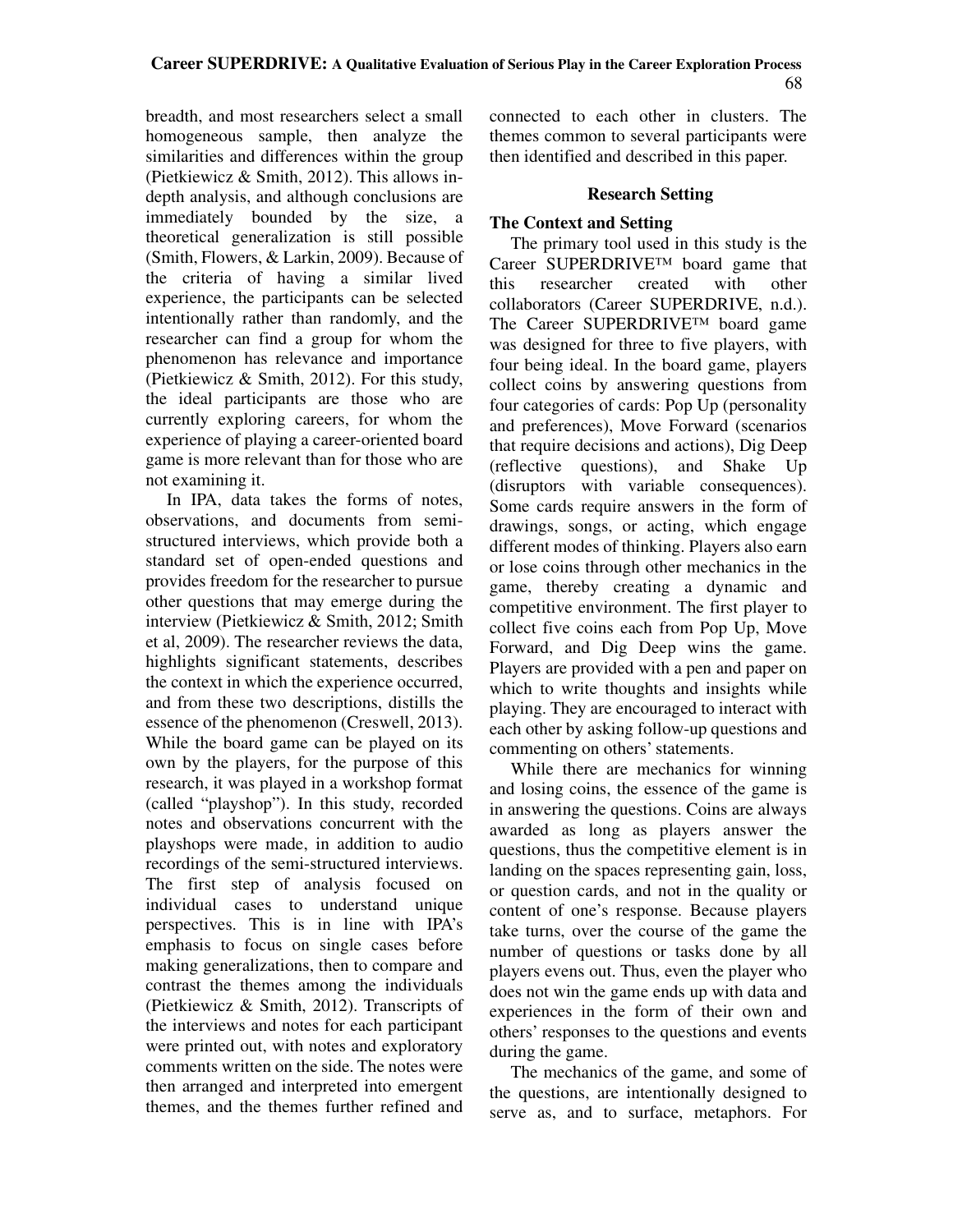instance, in the game, a player may land on the 'Health Recovery' space, which means resting and missing a turn. Metaphors, beyond providing comparisons or more colorful descriptions of reality, can generate new ways of perceiving and understanding, and facilitate the expression of subconscious attitudes and feelings (Gardner, 2008; Kristiansen & Rasmussen, 2014). These scenarios are intended to create a shared external reality for the players, to elicit reactions and interpretations through their individual internal reality (Winnicott, 1971).

This board game, rather than being a game intended for pure enjoyment, falls under serious play (Kristiansen and Rasmussen, 2014). As an opening, participants were asked to introduce themselves and describe their career situation using a metaphor, giving the researcher a peek into their current way of thinking about their careers, as proposed by Inkson (2004). At the end of the game, the researcher as practitioner led the debrief, giving them time to reflect, synthesize their thoughts, and share their reflections and insights. To manage time and consistency of participants' experience across the different playshops, the game play was allotted 1 to 1.5 hours. If a player wins in less than an hour, the game continues; if there is no winner after 1.5 hours, the game stops. In total, each playshop lasted 3 to 3.5 hours.

The nature of this board game is such that the spaces where a player lands (therefore the questions asked and tasks required) are subject to the roll of two dice, which means that players do not answer the same questions. In the three playshops held, there were different questions picked. No two playshops and player experiences are alike, thus, the data set does not have consistency in terms of the questions answered by each player.

The playshops were all held in a break-out room at the INSEAD Singapore campus, on weekend afternoons between November 2017 and March 2018. Figure 1 below shows the board game and related materials.

# Figure 1. Career SUPERDRIVE Board Game

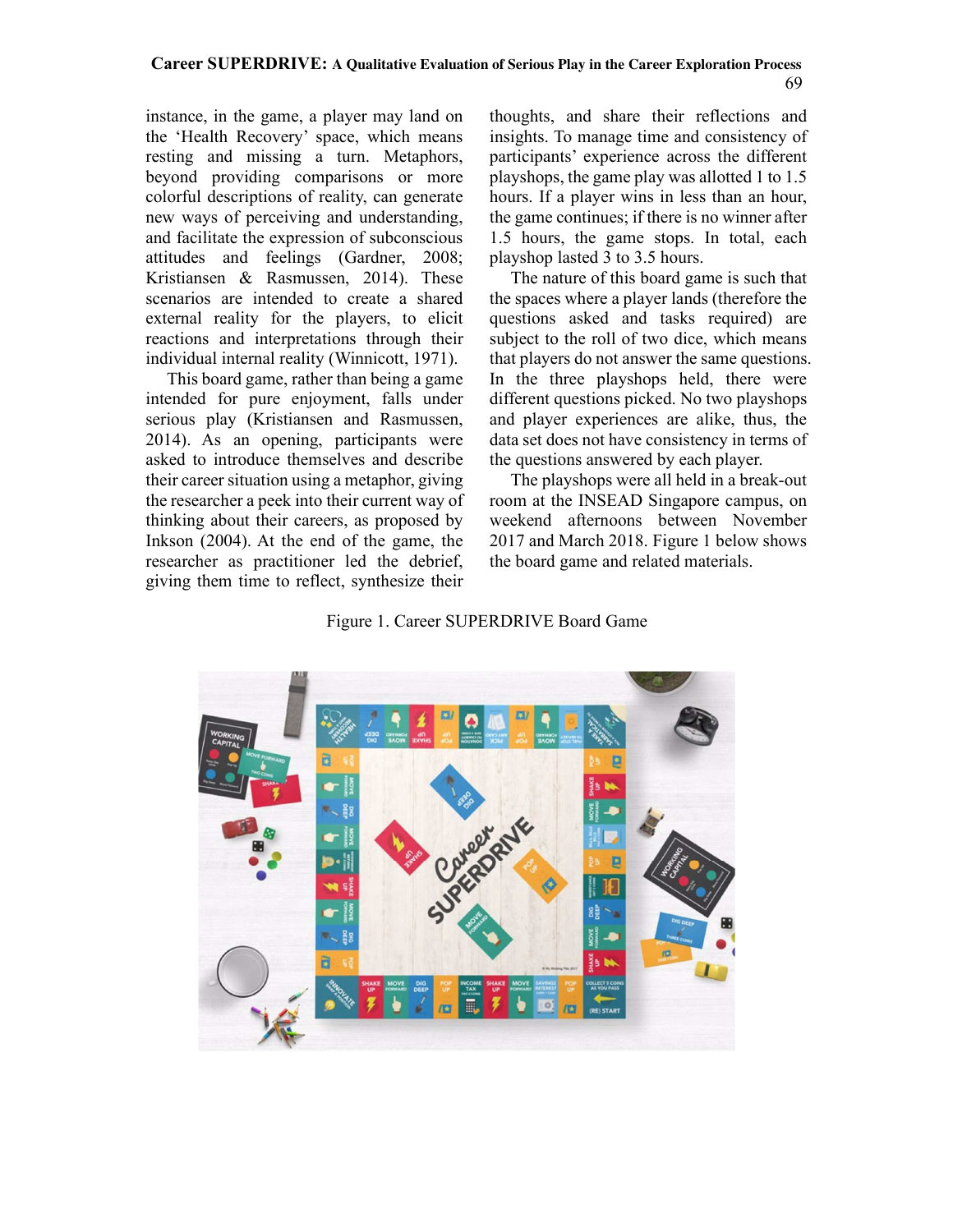# **The Research Participants**

Participants were selected based on the following criteria:

- 1. Have at least five years of work experience, though not necessarily currently employed.
- 2. Living and working in Singapore.
- 3. Currently in a process of career exploration; for example, looking for a new direction, in transition, or planning immediate next steps for career development.
- 4. Willing to have a follow-up one-on-one interview to gather more data on the individuals' experience.

Participants consented to have their demographic information used and presented in this study. In post-playshop semistructured interviews, they were asked about their career context (situation, challenges, objectives); their experience during the playshop (emotions and insights); and their career exploration process (typical approach and action steps they intended to take). All interviews took place within 10 days of the playshops and were audio recorded.

To recruit participants, the researcher circulated a message to professional and personal contacts who might fit the criteria or know others who do. This applies two of the methods (from one's own contacts and

referral from others) outlined by Smith et al (2009) in recruiting participants for an IPA study. From 20 potential participants, 11 were successfully included. Of the rest, five misunderstood the purpose of the study (they were curious about the game but were not in career exploration) so they were not included; two individuals confirmed their participation but later withdrew due to scheduling conflicts; and finally, two other participants joined a playshop but did not respond to the request for a follow-up interview, so their data points are excluded here. Of the final 11 participants, eight are the researcher's firstdegree contacts, while three were referred by first-degree contacts.

All participants have at least a bachelor's degree, with eight having post-graduate degrees. There were six women and five men. The average age is 39.6, with the youngest participant at 30, and the oldest at 55 years old. The number of years of work experience ranges from six to 30, with the average at 17.18 years. The 11 participants represent nine nationalities. While it was not a primary intention to have this range of diversity on these dimensions, it can be seen as contributing to the richness of the participants' experience in the study. The participant profiles are outlined in Table 1 below, with names changed to protect their privacy.

| <b>Name</b>     | Gender | Age | <b>Nationality</b> | <b>Highest</b><br><b>Educational</b><br><b>Attainment</b> | <b>Years of</b><br>Working<br><b>Experience</b> | Main Field of Work/<br><b>Occupations Held</b> |
|-----------------|--------|-----|--------------------|-----------------------------------------------------------|-------------------------------------------------|------------------------------------------------|
| Playshop 1      |        |     |                    |                                                           |                                                 |                                                |
| Grace           | Female | 38  | Singaporean        | Ph.D.                                                     | 15                                              | Publishing/editing                             |
| Monica          | Female | 30  | Filipino           | Bachelor's<br>Degree                                      | 7                                               | Engineering                                    |
| <b>Benedict</b> | Male   | 30  | Sri Lankan         | Master's<br>Degree                                        | 6                                               | Research, teaching                             |
| Playshop 2      |        |     |                    |                                                           |                                                 |                                                |
| Jan             | Male   | 48  | Dutch              | Master's<br>Degree                                        | 25                                              | Human resources<br>management                  |
| Isaac           | Male   | 55  | Singaporean        | Master's<br>Degree                                        | 30                                              | Economist, researcher,<br>business consulting  |
| Aida            | Female | 34  | Indonesian         | Bachelor's<br>Degree                                      | 13                                              | Information technology<br>management           |

Table 1. Participant Profiles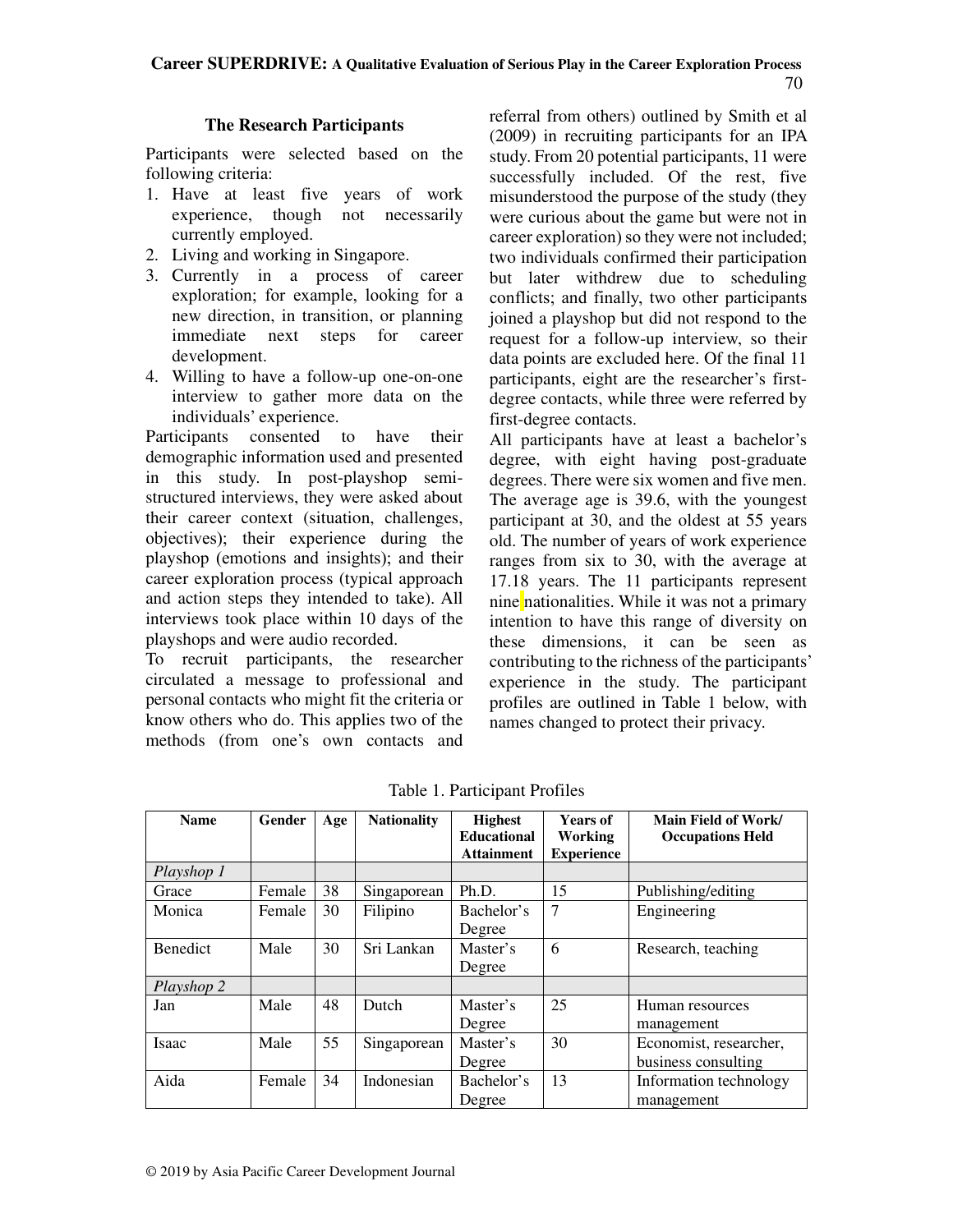**Career SUPERDRIVE: A Qualitative Evaluation of Serious Play in the Career Exploration Process** 71

| Lena       | Female | 43 | Polish     | Master's<br>Degree   | 24 | Banking; coaching and<br>training                                      |
|------------|--------|----|------------|----------------------|----|------------------------------------------------------------------------|
| Playshop 3 |        |    |            |                      |    |                                                                        |
| Antoine    | Male   | 39 | Canadian   | Master's<br>Degree   | 18 | Software engineering,<br>scientific research,<br>technology consulting |
| Carl       | Male   | 44 | Australian | Master's<br>Degree   | 23 | Information technology<br>consulting; training and<br>development      |
| Raven      | Female | 37 | Filipino   | Bachelor's<br>Degree | 15 | Supply chain<br>management                                             |
| Sophie     | Female | 41 | French     | Master's<br>Degree   | 20 | Procurement and<br>logistics                                           |

#### **Findings**

The playshop generated insights for all the participants, through playing the board game, interacting with other participants, and reflecting on this experience. Although they have different backgrounds and career challenges, there are commonalities among their emotions and reactions during the playshop, and in the sense-making that occurred as a result.

The participants came to the playshop bringing with them anxieties stemming from their current situation. The game served to contain and process this experience in a different light, thereby leading to clarity of options and a sense of agency in career exploration. The main themes that emerged are:

- 1. Participants benefited from the fun and playful elements injected into what they often experience as a serious and lonely process.
- 2. The playshop served as a transitional space where they experienced and expressed vulnerability and authenticity, and formed social bonds.
- 3. Playing the board game helped to open and assess possibilities.
- 4. The board game and playshop serve as sense-making tools for career exploration.
	- a. Mirror and simulate reality, test reactions
	- b. Gain perspective about work and career

c. Prompting decision-making and action

**Surprise! It's actually fun!** (Or, what this tells us about what they think of when they think of career planning/guidance/counseling)

Most of the participants enjoyed the playshop, actively participating in the board game, laughing, and making jokes. Although there were serious moments and thoughtprovoking questions, they reported experiencing positive feelings such as hope, optimism, interest, pride, and fun. After playing the board game, Jan expressed disbelief that 1.5 hours had passed so quickly, and that he did not check his mobile phone even once. This is akin to flow—an immersive combination of enjoyment, focus, and challenge (Csikszentmihalyi, 1990). In career exploration, these positive emotions may break habitual thinking and create impetus to: gather information on types of careers and market trends; envision achievement of their future goals; and to be creative in their search process (Fredrickson, 2001). Curiosity is also a crucial component in career exploration (Savickas, 1997).

However, this is not a big insight, since one should expect that fun and joy are core features of a game. What is more interesting is that participants expressed surprise over this. Both Jan and Carl explicitly said that they were surprised that they enjoyed the game. Isaac said, "we didn't get bored and that's a good thing." Grace said, "I didn't expect that we would do funny things."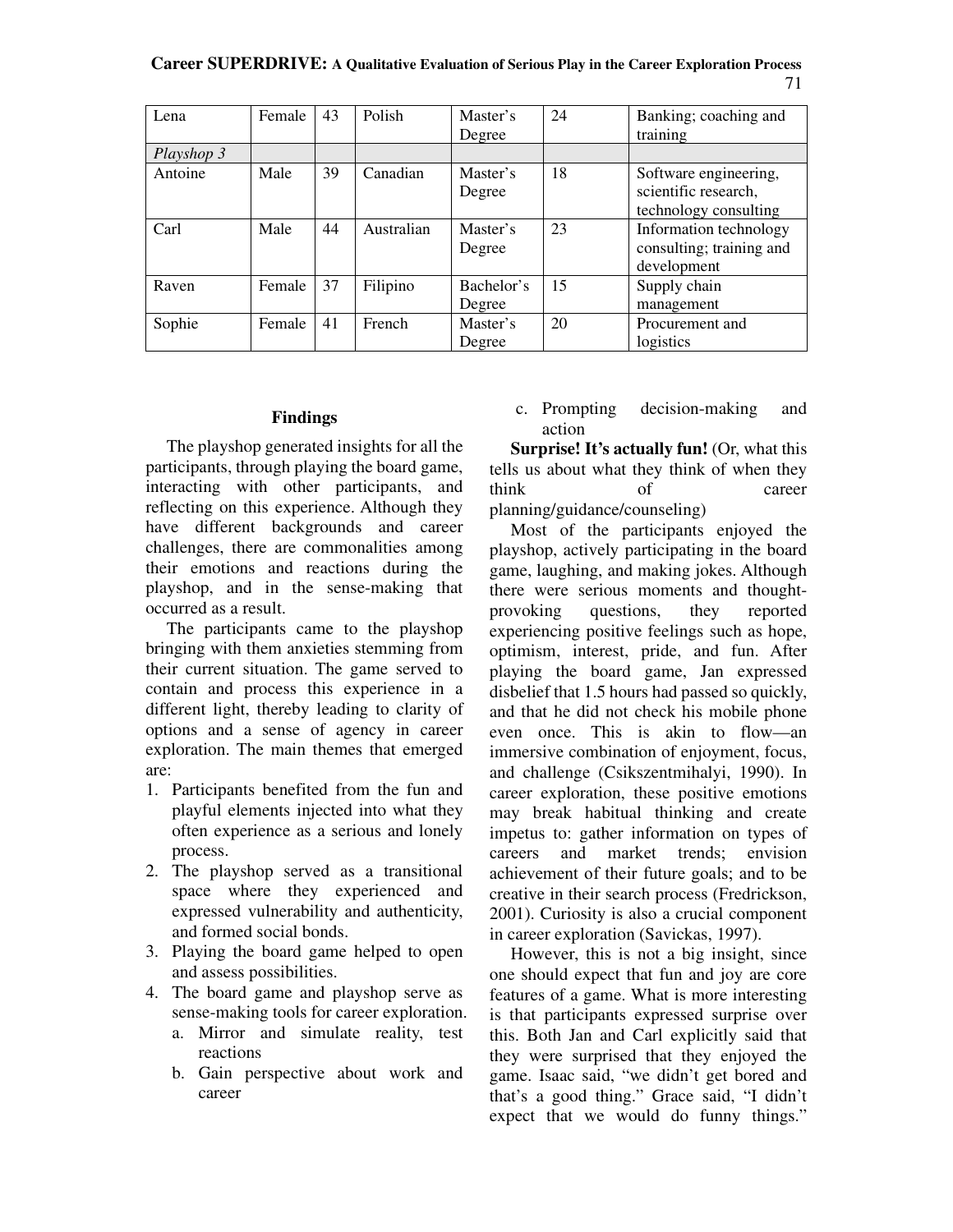Benedict said, "The whole approach as a game was not something I imagined in a career counseling session." This reveals a common perception that career guidance is a serious undertaking, which may induce anxiety among individuals and cause them to avoid it, or constrain their thinking (the opposite effect of positive emotions).

# **Vulnerability, authenticity, and social support**

Some participants mentioned anxiety as they started to play the board game, illustrating learning anxiety (Coutu, 2002) and how transitional spaces reflect the internal reality (Winnicott, 1971). In relation to her earlier words about playing with the other participants, Aida said, "At certain points I felt vulnerable because I have to open up to people I don't know. It was a worry at the beginning because you don't know them, you don't know what their contexts are." Jan shared his observations on the group: "The interesting part is, in the beginning, most players are testing the waters, who says what, how open you wanna be. Then you get into this second phase of opening up a bit more, being more authentic."

For Carl, the moment when he revealed his vulnerability ("I may look calm but I'm sh\*\*ting myself") was an expression of authenticity. The chuckles he made while speaking about this during the interview betrayed the stress and anxiety that come with self-disclosure. This benefited Carl as he felt a strong sense of alignment between his inner self and his decision about his next career move. For his co-players, this moment sparked reflection, empathy, and a willingness to be vulnerable themselves.

Showing vulnerability is an expression of courage, because vulnerability is linked to fear and shame, which are typically kept hidden from others (Brown, 2012). As Jan noted about showing oneself and letting go of other personas, exposing themselves emotionally led to feelings of empathy, a sense of belonging, and trust. Antoine said, "To me, it was surprising that a room of strangers would be so open in sharing. And I think it provided a very good environment to

share. Normally when you're in a public space, people share very superficial things that put them in a good light or increase their status whereas here, people were sharing real sentiments. I find that the game was very conducive in identifying truths." Participants also used "liberating, unburdening, relief" to describe how they felt. This is the essence of parrhesia, where they felt psychologically safe to speak the truth about themselves (Foucault, 1983).

Many also derived authenticity through feedback given by other players. Jan described it as 'powerful' when he saw for himself how different his answers were to the 'All Play' cards (that require all players to answer). He knew that he thought differently, and received reinforcement of that selfconcept. "In this setting, it's not just about coming up with something, [the answers are] pretty genuine, but when people you don't know start highlighting these things, it's great, it's nice." Antoine echoed this; other's feedback served as validation of his selfimage.

Most of the participants have not experienced formal career exploration programs, nor do they have conversations about this with colleagues or friends. Their reflections on this aspect reveal feelings of loneliness as they go through the process of career exploration, and that in the absence of access to formal programs, they view this process as a solitary undertaking. Raven shared that she does not discuss this even with her husband.

The presence of others and the playshop serving as both a transitional space to discuss career exploration, and a container for anxiety and vulnerability, presented significant benefit for the participants. For Isaac and Antoine, as independent consultants, they had no natural group or structure to support them. "I think there was a nice cross-section of people, and one thing is that nobody has it really made. Everybody thinks that they are the only one living that situation but through the playshop you find out that others [are too]. It's most likely that my peers are also facing the same situation,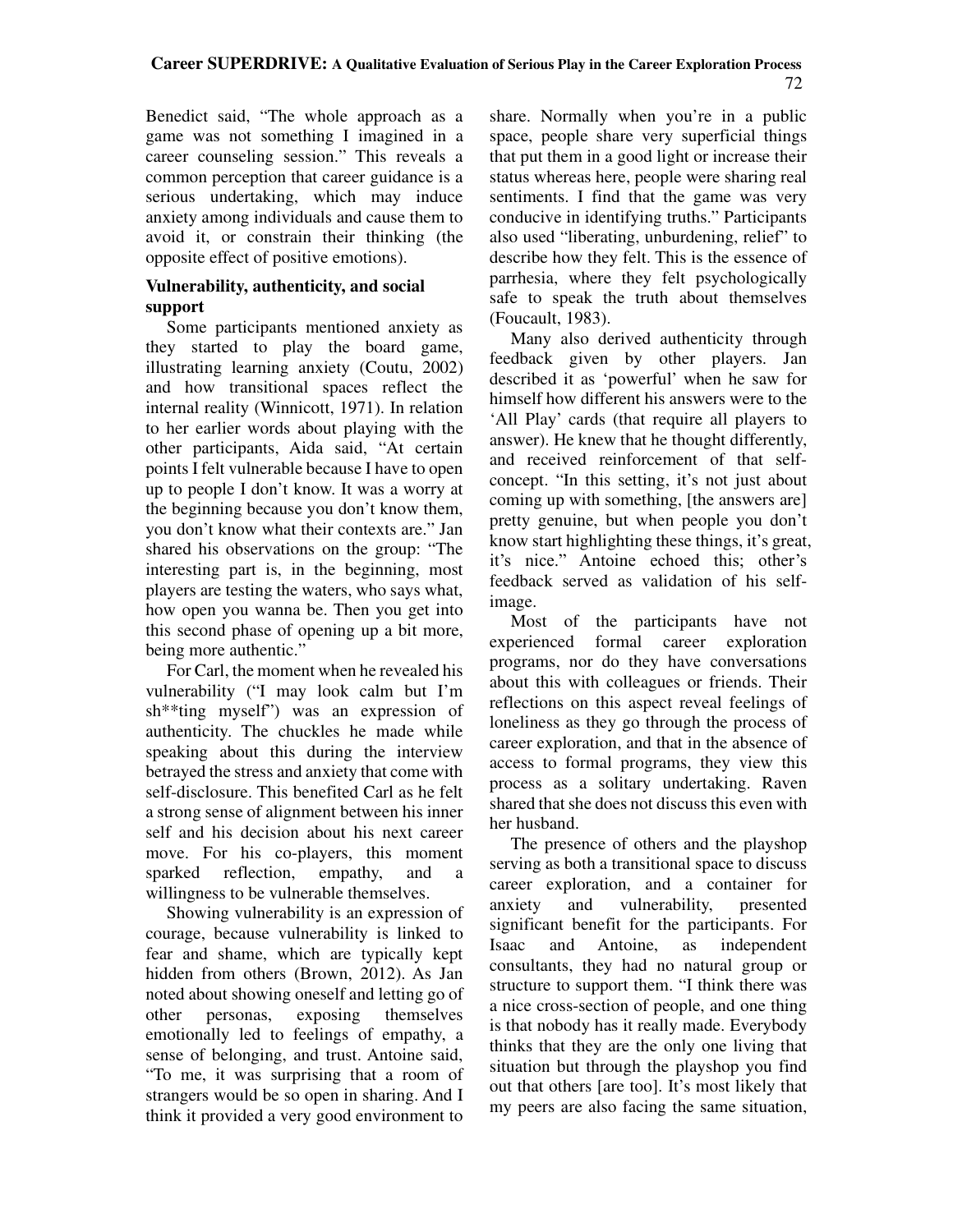even though they're not voicing it out," Antoine said as he weighed in about the need for peer support in the fast-growing gig economy. Isaac spoke about his difficulty in getting others to understand his dilemma. Their experiences highlight the crucial role of peer support and relationships, and the importance of psychological safety in such groups(Kenny et al., 2018; Zhang & Huang, 2018).

From Ogden (1986) we know that meaning is created from differences. The participants all appreciated hearing from others' experiences and perspectives. They gained knowledge about various career paths and drew comfort and reassurance from hearing about others' doubts and struggles, whether through projection or comparison. Sophie said, "The best learning is that everybody is questioning. Even if they're happy right now, [they're thinking] will the next step be stable or unstable, will I be happy? It's reassuring because you think to yourself, it's ok, I'm not alone in there." Aida illustrated a case of projection and learning as she mentioned Lena: "I see myself a lot similar to Lena, in the way of thinking… she is careful and reflects a lot about herself. In a way it's sharing [of thoughts], in another way it's an encouragement." Monica felt grateful for her relative sense of clarity and certainty compared to Grace and Benedict.

Playing with people they did not know created a sense of safety, trust, and openness. Aida noted, "I felt appreciative of the other people because they are less judgmental. And if they are judgmental, you don't really care either (laughs). So, at the end of the day it's great because you can see that other people are being honest about themselves." Even for Benedict who said that he does not typically like group sharing sessions, it was comfortable. Sophie added, "Because they're strangers, people you probably won't meet again, it's ok, there are no stakes, it's not embarrassing, I found it fun. But [if they were peers] from my company, I wouldn't be as open." Antoine shared similar thoughts.

The shared experience of the playshop can lead to the formation of relationships within the group. As Carl spoke about what he learned from the others, he casually mentioned wanting to reconvene as a group in a few months. He added in the interview, "we are all resources to each other in this game. I can support them in some way, they can support me in some way." Antoine said, "Even though I don't know these individuals, it was a big step towards a common understanding that you would have with a friend. If I were to meet them again, there would be a shared interest in their success, simply because of common experience." These echo what researches have written about regarding the bonding power of play (Huizinga, 1949; Winnicott, 1971) and how the expression of vulnerability creates trust and deep relationships (Brown, 2012), as well as relational aspects of career exploration (Kenny et al., 2018).

# **Opening and assessing possibilities**

A third key theme running through the participants' experience of the playshop is that of possibilities being opened and laid out for them to assess. In uncovering his passions and drivers, Benedict saw more types of occupations that he could pursue. Grace displayed her enthusiasm for design.

Those employed in large organizations saw a stark contrast. For Raven, hearing about the other participants' diverse career paths, and answering the questions asking for blue-sky thinking made her realize that she has been in a box, self-limiting her range of options. "Typically I would have career conversations with my boss and it's straightforward, 'this [position] is what I want, how long will it take, etc.' But I don't think I've ever had such a career discussion on 'hey, what do you want to do?' so what's different is that this talks about possibilities. When I have a career discussion in the company, it's [only] about what I can do in this company."

Monica's employer provides a systematic and concrete framework for her to write her long-terms career plans, but the playshop was more effective in generating awareness about herself as it also encouraged reflection on her strengths and values. For Monica and Aida,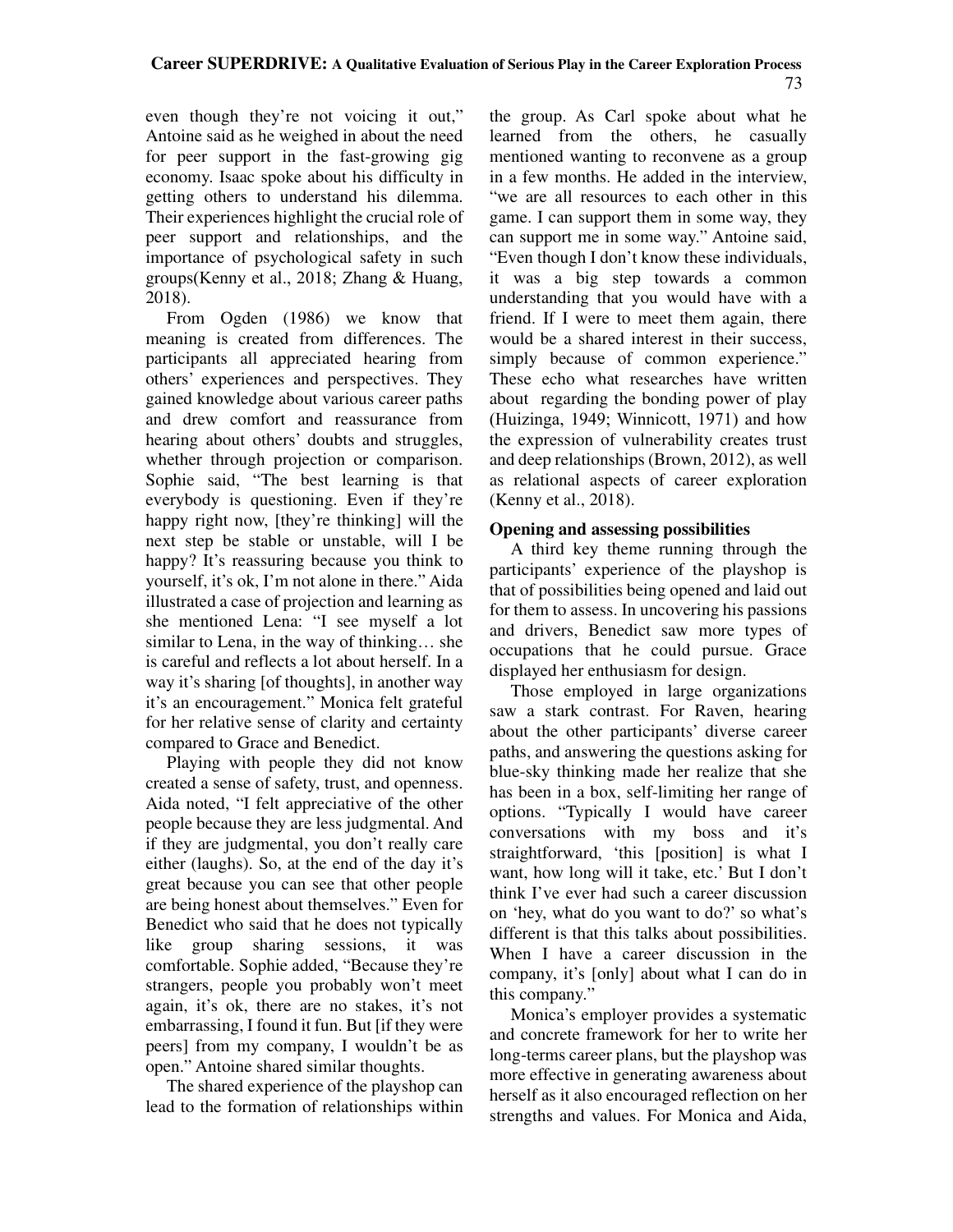the playshop resulted in an affirmation of their commitment to their current organizations. Both of them gained confidence to speak with their managers about their career aspirations and to seek help in realizing them. This illustrates an alignment between their work and non-work identities, wherein they merge individual preferences with organizational demands (Ramarajan & Reid, 2013).

Sophie and Raven, both prioritizing family needs, saw possibilities opening, but consciously decided to delay action. Raven still enjoys her current role in a large organization, seeing things to learn and ways to contribute. She needs a trigger to push her into action, and painted the ideal scenario of dipping her toes in new waters while remaining in the same boat, but bemoaned her lack of time to do so. Time is also a huge factor for Sophie, who knows that she needs to cultivate new networks, but is realistic about the demands of her family and current job. Perhaps this shows their state of denial and resistance to change, but still, the playshop has seeded in them ideas and hope, and reconciled aspirations with reality.

### **The board game and playshop serve as sense-making tools for career exploration which mirror and simulate reality.**

The participants' experience of playing the board game aligns with Winnicott's (1971) interpretation of play as a way to reflect, fantasize, and test reality in a safe way, with experiential learning (Atkinson & Murrell, 1988) and with the intended benefits of serious play (Kristiansen & Rasmussen, 2014). Most of the participants found it a nonthreatening way to engage and interact with each other. At the same time, anxieties were also felt and dealt with. The game elements broke the ice and served as a Trojan horse to deeper reflection. "At first, if you didn't tell me it was about career exploration, I wouldn't know because it felt like we were only playing a game. But later on, as the game progressed, I valued hearing from other people's experiences and reflecting on mine as well," Raven said.

Some participants found direct parallels between the scenarios presented in the board game and their past or current experiences. For Lena, the competitive element of the game triggered discomfort, mirroring her current situation of having to compete with others for contracts. She realized that this stems from a belief in equality and unique strengths of different people, and therefore she prefers to collaborate rather than compete. This is one of the main reasons for her desire to find full-time corporate employment. Grace and Aida connected their tense, fearful reactions to the Shake Up cards with their dislike of uncertainty. However, after more rounds of play and seeing positive disruptions occur, their anxieties subsided. Antoine had strategized competitively and was close to winning when another player drew a card that altered the playing landscape, resulting in a second-place finish for him; this was a reminder that although he likes to be in control, things do not always work out as planned. These instances show how the game metaphor was brought to life in the context of career development as proposed by Pryor and Bright (2009).

Grace and Benedict, who both feel urgency to find jobs that suit their interests and qualifications, expressed that although they gained insights from the playshop, it did not help them come closer to finding a job. This disappointment may be an illustration of what Ogden (1986) describes as reality in defense against fantasy, where the result is a closed imagination. While both of them discovered different options during the playshop, once the transitional space ended and reality returned (in the follow-up interview), their anxieties resurfaced. This is seen in Grace's refusal to even consider exploring a different field of work despite her strong interest in it, and in Benedict's citation of his advanced degree as a reason for staying on the same path. Perhaps it is also a manifestation of the anxiety of learning and letting go of long-held beliefs.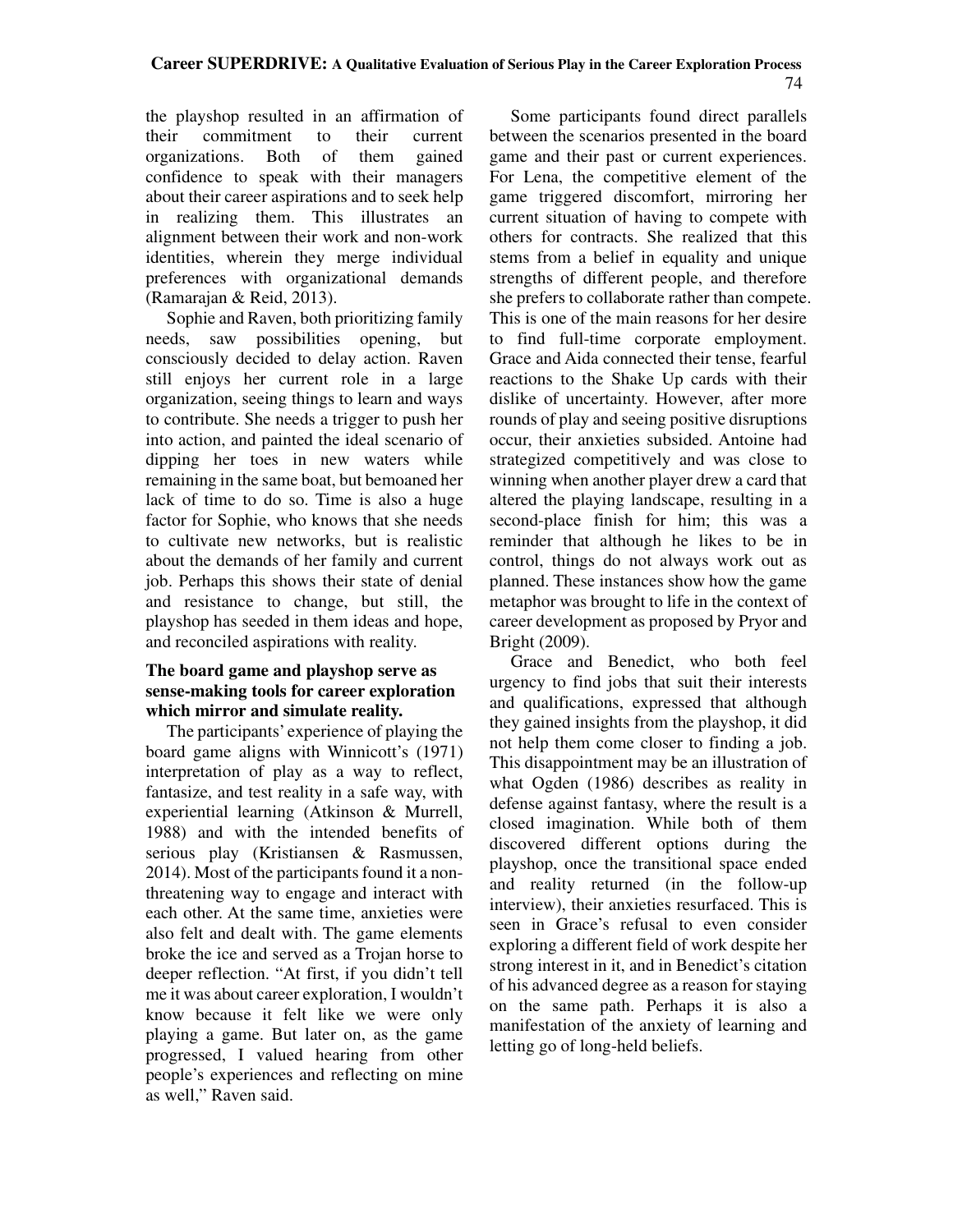# **Gain perspective about integration of self and career.**

Modern career development theories such as chaos theory of careers (Pryor & Bright, 2011) and protean careers (Hall, 1996) emphasize taking a wider perspective rather than zooming in narrowly when talking about career exploration. In the board game, questions from Pop Up and Dig Deep categories ask about personality preferences, family influence or popular culture. At the end of the playshop, the different threads are woven into to their context. For Grace and Benedict, the seemingly "peripheral questions" about personality nudged them to think of job-personality fit and their values. The insight that has stuck most for Raven is that "if you wanna explore your career, you have to also know yourself. It can't be [just] about what you want to do in the future, it's also about anchoring who you really are, and what interests you. I thought that was the purpose [of the game]." Benedict echoed this; he had confirmed his intellectual and curious nature, which drives him to seek work that gives tangible contributions to society.

There was also introspection on the meaning of work, identity, working identity, and career anchors, and how these affected overall life satisfaction. For some, work is a very important part of their lives. Benedict revealed his struggle to define who he is, without a clear career direction or job description. Lena and Aida viewed work as a marker of achievement. Isaac, who said that at this stage, career is not important to him anymore, reflected on Lena's words and admitted that he too derives a sense of external validation through work. At his life stage, he was contemplating the meaning of generativity versus stagnation (Erikson, 1968). For Grace, since work occupies much of her daily life, it is important to have career direction. Carl cited both practical responsibilities and the conviction that he has a lot to offer, as reasons for putting importance on work and career.

For others, the playshop allowed them to juxtapose work and career alongside other aspects of their lives, leading them to position it outside the center. Antoine appreciated this transitional space as a way to delineate work and his perspective of work. "It's not about work, the actual responsibilities. We talked about the impact that the work has on ourselves and our perspectives with regard to work, our relationship with work. It's useful because it may be improved or better understood or changed, without necessarily changing the work."

For Jan, success at this stage of his career is not about a title or paycheck; it's about doing something interesting, meaningful, fun, and of service to others. This aligns with his approach to the board game, where he actively gave feedback to others and was gratified when they appreciated and internalized it.

### **As a transitional object to the next action step.**

Playing the board game helped the participants prepare for decisions and actions, as Kristiansen & Rasmussen (2014) noted about the benefit of serious play. Grace described her typical approach to career planning as "thinking, thinking, and thinking." She also reads books and does self-help exercises. These are all solitary, left-brain directed activities that lead to rumination and do not generate insights. Hence, articulating their thoughts helped shape them. "You make discoveries that you don't make when you're just thinking about them. When you start talking about these things with other people, things come out that are sometimes a bit unexpected," Isaac echoed. Monica added that the act of verbalizing her behavior and motivations brought out new thoughts, and concretized her ideas and plans.

With this transitional space serving as a laboratory to learn and experiment with different ideas, most of the participants gained clarity and energy to pursue decisions and actions towards their goals. When Carl expressed his dream of becoming an international speaker, the other players nodded and affirmed his capabilities; this can be taken as an experiment to test a possible future self (Ibarra, 2003). Carl described careers as art, not science, "Nothing is linear,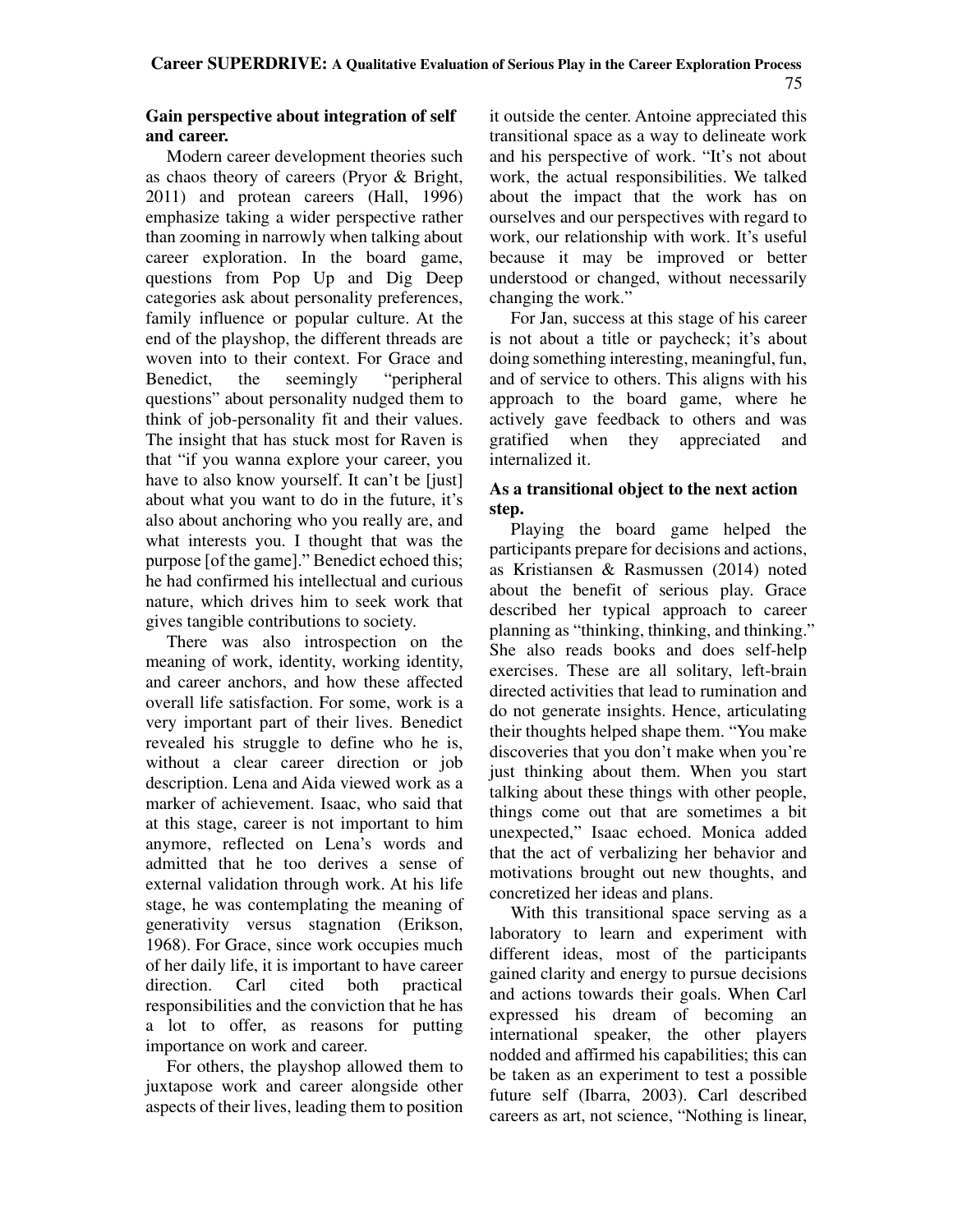nothing is guaranteed, it's taking a risk, putting yourself out there. You can have a plan, but be flexible on the plan." This is in line with Savickas (1997) and Krumboltz's (2009) propositions on adaptability and learning from unplanned events.

Aida and Monica gained confidence to speak with their managers about their career plans. Within days after the playshop, Lena went from reflection to action, updating her resumé and submitting it to a bank for a human resources role. She also planned to engage someone to coach her on interview skills, since it had been 20 years since her last job search activity. Carl, who affirmed his decision to take a new career path, realized at the end of the playshop that he needed to refine his service proposition. On the day of the follow-up interview, he crafted an email introduction to reach out to potential business contacts. He also started putting together a portfolio of his work to establish credibility in his new field.

For Isaac, the playshop crystallized the idea of taking a break to re-assess his career plans. Jan and Antoine both articulated their timelines for the next stage, and key tasks and success metrics involved. Benedict resolved to learn new skills and named specific courses to take. Grace continues her job search, with new dimensions in mind. The participants exhibited curiosity and confidence to take action, which are components of adaptability (Hirschi et al., 2015).

#### **Discussion**

The playshop delved into multiple layers of experience, akin to a set of nesting Russian dolls. An intact Russian doll is cute and attractive, a seemingly innocuous plaything that, to the uninitiated, looks like an ordinary toy. But there is more underneath the surface. This encapsulates the findings from this research.

The board game is represented by the largest of the Russian nesting dolls, as the visible manifestation and entry point. It also contains and holds the smaller dolls, which represent the deeper layers of the playshop experience—career and self. The next layer represents one's career situation, through which we uncover underlying conscious and unconscious thoughts and emotions about one's career and self. The dolls are painted with images of a person, which may show different expressions on each layer; similarly, the playshop can validate self-perceptions or reveal differences in one's outer and inner reality. Playing with the dolls means opening, taking out, and laying out the smaller dolls. The board game induces reflection on different aspects of one's life experience, personality, goals, motivations, and anxieties. It can lay bare one's inner thoughts, and give rise to vulnerability. Akin to putting the dolls back together, the board game integrates these aspects, crystallizing them into career directions and decisions that are coherent for the individual. The dolls also represent boundaries--- not everyone is ready, capable, or willing to spike into the unconscious and open all the layers. Within the game, participants have free choice on their level of self-disclosure.

The Russian doll is whole and integrated, akin to the authenticity felt by the participants, as they discovered and revealed aspects of their personal lives, socio-cultural context, and work experiences. Career exploration is inseparable from these. The playshop fosters synthesis: sensory impressions, feelings, knowledge, and memories come together in a unified way (Root-Bernstein & Root-Bernstein, 1999) and the resulting narratives, metaphors, or art, are a form of creation and an expression of human intelligence (Gardner, 2008).

# **Implications and Recommendations**

For individuals, these findings show the importance of looking beyond a simple job search, and integrating one's nonwork life and identities within career exploration. Actively designing this integration requires introspection, time, and creativity. A playful approach, like playing this board game, reduces anxiety, encourages different ways of thinking, and generates new insights. The findings also highlight the critical role of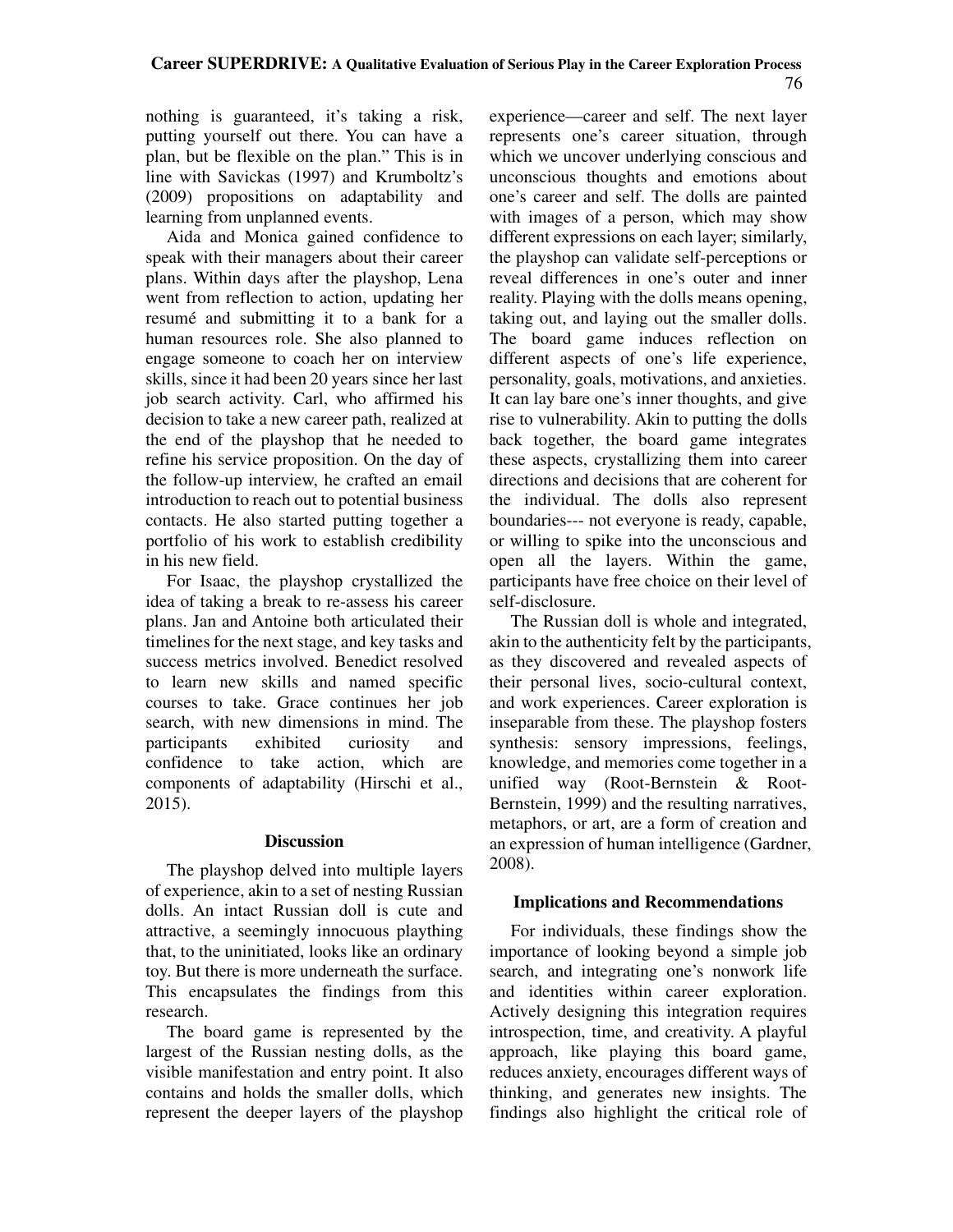social support, so individuals need to cultivate strong relationships with others with whom they can disclose themselves, or engage a career development professional.

For career development practitioners, these findings underscore common perceptions of career exploration and guidance as serious, anxiety-inducing undertakings, and perhaps contribute to individuals' reluctance to seek it. These results show the potential use of the Career SUPERDRIVE™ board game as a nonthreatening way to start individuals on the process. The experiences reported by the participants are similar to what methods such as life design/career construction and narrative identity construction aim for, so the game could complement and pave the way for the rest of the process. It can also be used to form peer support groups that create psychological safety.

The board game incorporates questions and scenarios that prompt reflection on various aspects of one's self (such as preferences, past experiences, and personality traits) and external factors (family and social environment, economic trends, and technological change), and plays out in realtime the impact of each player's actions on other players and on the game, thus surfacing interconnected threads. This is a reflection of the openness and dynamism of chaotic systems, which requires individuals to evaluate patterns from different aspects in one's life and to create an emergent future with each step taken within these complex systems (Pryor & Bright, 2011). The role that chance plays out in the acts of rolling the dice, landing on different spaces, and drawing unexpected questions and events; this can be seen as a form of planned happenstance, where unforeseen events become an opportunity for learning (Krumboltz, 2009; Mitchell, Levin, & Krumboltz, 1999). Career development practitioners can use the game as a tool, container, and transitional space to simulate these concepts, and in tandem with other tools and techniques, facilitate meaning-making for individuals.

One example of the game's utility would be to gather individuals to play the board game, followed by one-on-one interventions based on career construction or other methods. In this way, both the individual and practitioner gain a view of the individual and how he/she relates to others during the game, which adds to the data gathered from other methods. The bonds formed among the players can also be used as a foundation for peer support and coaching, with the practitioner providing supervision as necessary. Career development then becomes a shared social experience. However, the fact that the game requires multiple players presents a limitation for practitioners who face practical constraints in gathering groups.

For organizations, career exploration should be done more broadly to develop selfawareness and encourage unconstrained exploration among employees. Because employers no longer guarantee long-term careers, they should equip employees with career exploration capabilities. While there might be fears that employees will leave as a result of this, the cases of Monica and Aida show that it can also result to re-affirmation of commitment. Corporations typically proclaim their values, and when employees examine their own and find congruence, they become more committed to the organization (Posner, Kouzes, & Schmidt, 1985). Organizations could also explore using this game as part of career development conversations and as a career planning tool, just as other games are used for various business purposes.

In Singapore, where this research was conducted, the economy is heavily reliant on human capital, but the field of career development is fairly new. The government is investing heavily in training career development professionals and providing resources and services to workers, but many of the approaches and tools still focus solely on individual profiling and occupational matching (Wong, 2016). Career SUPERDRIVETM could be another tool for career development professionals to use in helping individuals make sense of their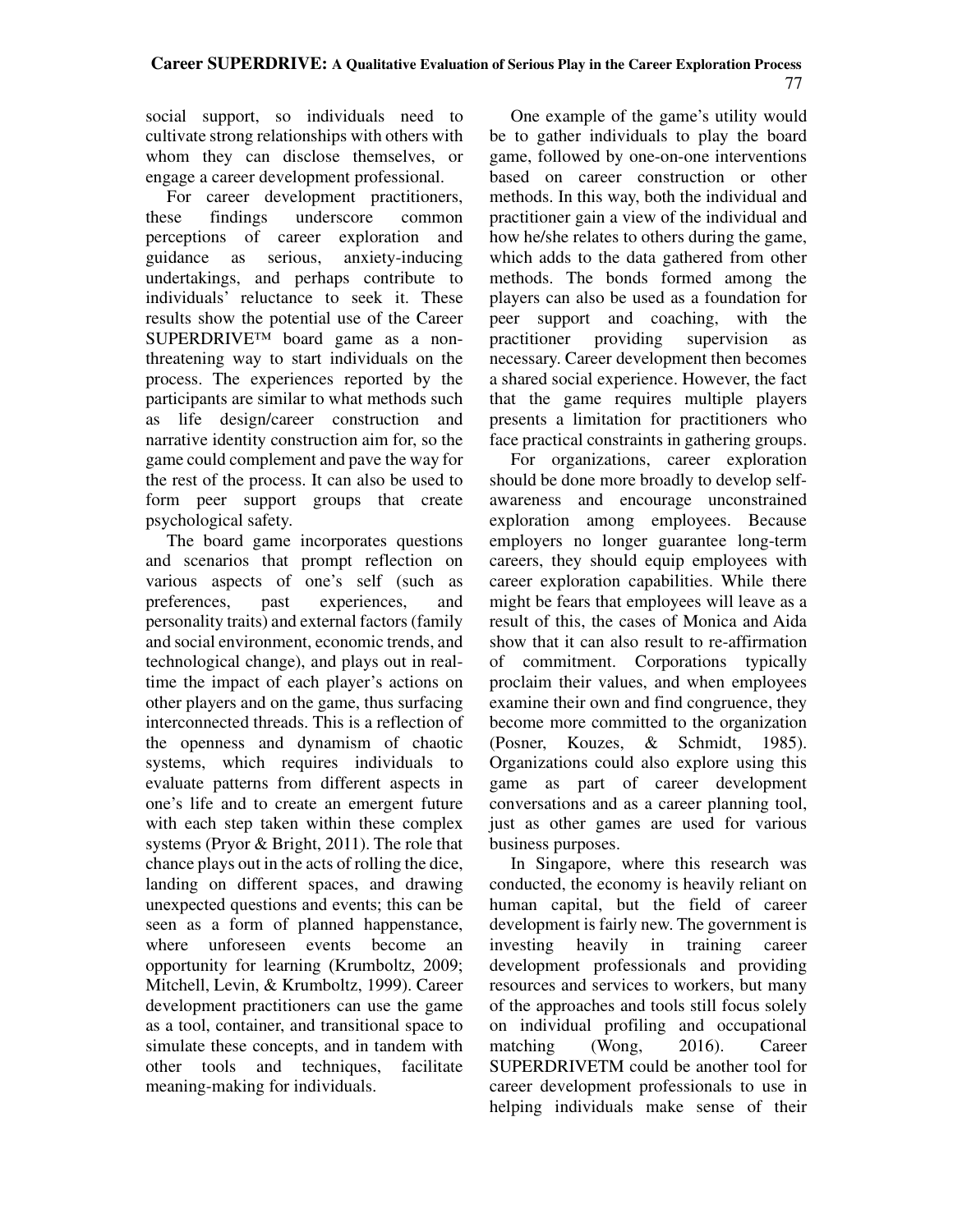careers and lives amidst this time of complexity and change.

# **Limitations**

This study has many limitations. Although there is diversity in nationality, age, work experience, and industry backgrounds among the subjects, there is not enough data, nor is it the aim of this study to generalize to a specific nationality, age group, or industry. In addition, most of the subjects work in corporate fields, so the applicability to other professional areas is not explored here. The participants are all broadly in the career exploration process, so this study is not focused on a specific aspect of career exploration (e.g. transitions, decisionmaking).

All the subjects are living and working in Singapore, ranked second on the 2019 Global Talent Competitiveness Index (INSEAD, 2019). Singapore has high potentiality to attract, grow, and retain talent, thereby creating a dynamic market, which could be a factor in encouraging career exploration. Individuals in other countries that do not have this environment may have a very different experience of the playful career exploration process.

Furthermore, although notes and recordings are kept and there is a semistructured interview guide, the interpretations made in this study are made by this sole author, through the lens of personal, academic, and professional experience. Although the study was conducted to fulfill a thesis requirement with the guidance of an academic professor, as the sole researcher and facilitator of the playshops and co-creator of the board game, the researcher may have had a strong bias to see desirable results. Another researcher with a different background may reach different conclusions. The choice of methodology, the pre-selection of subjects, and the fact that most of the subjects are firstdegree contacts also present multiple ways by which the results may be biased.

#### **Future Research**

There are many avenues for future research based on this study. One such is a longitudinal study that follows the subjects through their career exploration and decisionmaking, and sees how long the effects of the play experience lasts. Another potential study could identify and assess differences among distinct populations (for example, age groups, occupations, or nationalities). Future research could also be done to specifically link the findings in this study with the career development theories referenced here.

This research has many applications to how organizations implement career development. Further study is needed to validate some of the subjects' feedback that they would not be as comfortable openly sharing and playing with colleagues. If that is the case, a different context, facilitation style, or set of board game questions may be needed to create a safe, conducive environment.

This study used a board game in bringing out play as an element. Future research could be done on other types of games, or perhaps on solitary games, to determine how much contribution comes from the game mechanics and from the social elements, when it comes to career-oriented situations.

While this study looked at individuals in general career exploration mode, further studies can be done to identify the use of this, or other, board games in specific parts of the process to determine whether it can also aid in practical aspects such as interviews or resumé-writing. This option might help individuals who are looking for such tangible outcomes. Another study could also be conducted to determine the validity of the board game as a tool, and when it should be used in the process.

#### **Conclusion**

The unpredictability facing individuals in their working lives requires new mindsets for adaptability. In the face of uncertainty, linear, compartmentalized thinking is insufficient; one needs to deploy a variety of capabilities to cope with changing contexts, thus intuition balances reason, flexibility supports planning, social support fosters individual agency, logic pairs with empathy, and seriousness is injected with play.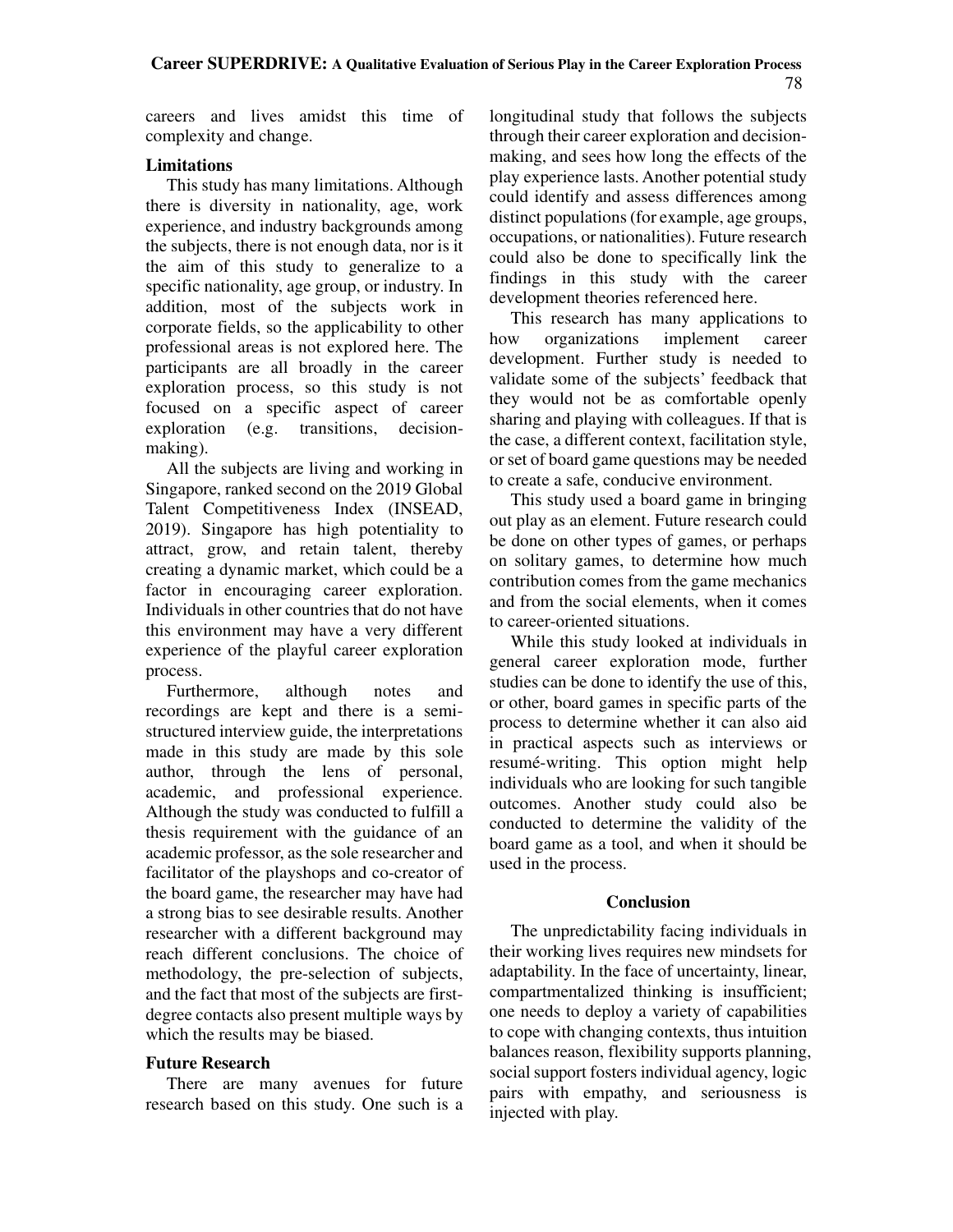#### **Career SUPERDRIVE: A Qualitative Evaluation of Serious Play in the Career Exploration Process** 79

Career exploration is an important undertaking to set oneself up for success in this fast-moving environment, for individuals to gain clarity and confidence on career choices, and to integrate work with other life aspects. There are many approaches and methodologies for career exploration and planning, and what this study has shown is that play and fun, in the form of a board game, can be part of these methodologies.

This study has fulfilled the research aims in examining what the experience of playing a board game can contribute to the process of career exploration for working adults. The participants in this study experienced fun, flow, vulnerability, authenticity, and social support as they played a board game set within a career context. This resulted in lowered anxiety, increased perceptions of options, clarified values and beliefs, and broadened perspectives on work and career. These are important factors in guiding one's career-oriented activities.

Winnicott (1971) said that in playing, we discover ourselves, use our whole personality, and become creative. This is the essence of modern career exploration: designing an integrated self and life by reflecting on one's past experiences and aspirations for the future, pursuing work that satisfies internal and external needs, adapting to constant change, and having fun in the process.

#### **References**

- Atkinson, G. J., & Murrell, P. H. (1988). Kolb's Experiential Learning Theory: A meta‐model for career exploration. Journal of Counseling & Development. https://doi.org/10.1002/j.1556- 6676.1988.tb00890.x
- Blustein, D. L. (1997). A context rich perspective of career exploration across the life roles. The Career Development Quarterly, 45(MARCH), 260–274. https://doi.org/10.1002/j.2161- 0045.1997.tb00470.x
- Bolles, R. N. (2017). What color is your parachute? 2018: a practical manual for job- hunters and career changers. Berkeley, CA: Ten Speed Press.
- Brown, B. (2012). Daring greatly: How the courage to be vulnerable transforms the way we live, love, parent, and lead. New York, NY: Gotham.
- Brown, S. (2008, May). Play is more than just fun [Video file]. Retrieved from

https://www.ted.com/talks/stuart\_brown\_says\_pla y is more than fun it s vital

- Career SUPERDRIVE (n.d.). Retrieved from https://myworkingtitle.xyz/
- Coutu, D. L. (2002). The anxiety of learning. Harvard Business Review, (March 2002).
- Creswell, J. W. (2013). Chapter 4: Five Qualitative Approaches to Inquiry. In Qualitative inquiry and research design: choosing among five approaches (pp. 69–110). Los Angeles, CA: Sage Publications, Inc.
- Csikszentmihalyi, M. (1990). Flow: The psychology of optimal experience. New York, NY: Harper & Row.
- Dickens, L., & Watkins, K. (1999). Action Research: Rethinking Lewin. Management Learning, 30(2), 127–140.
- https://doi.org/10.1177/1350507699302002 Duffy, R. D., & Dik, B. J. (2009). Beyond the Self :
- External Influences in the Career Development Process, 58(September), 29–44.
- Erikson, E. H. (1968). Identity: youth and crisis. New York, NY: Norton.
- Foucault, M. (1983). Discourse and truth: the problematization of parrhesia. [Notes from
- lectures given by Michel Foucault at Berkeley,Oct-Nov. 1983). Retrieved from https://foucault.info/parrhesia/
- Franklin, M., Feller, R., & Yanar, B. (2014). Narrative assessment tools for career and life clarification and intentional exploration: Lily's case study. Career Planning and Adult Development Journal, 30, 85–98.
- Fredrickson, B. L. (2001). The role of positive emotions in positive psychology: The broadenand-build theory of positive emotions. American Psychologist, 56(3), 218-226.
- Gardner, H. (2008). Five minds for the future. Boston, MA: Harvard Business Press.
- Gubler, M., Arnold, J., & Coombs, C. (2014). Reassessing the protean career concept: Empirical findings, conceptual components, and measurement. Journal of Organizational Behavior. https://doi.org/10.1002/job.1908
- Hall, D. T. (1996). Protean Careers of the 21st century. Academy of Management Perspectives, 10(4), 8– 16. https://doi.org/10.5465/ame.1996.3145315
- Hartung, Paul J. (2002). Development through work and play. Journal of Vocational Behavior, 61(3), 424–438. https://doi.org/10.1006/jvbe.2002.1884
- Hartung, P J, & Taber, B. J. (2008). Career Construction and Subjective Well-Being. Journal of Career Assessment, 16(1), 75–85. https://doi.org/10.1177/1069072707305772
- Hirschi, A., Herrmann, A., & Keller, A. C. (2015). Career adaptivity, adaptability, and adapting: A conceptual and empirical investigation. Journal of Vocational Behavior, 87, 1–10. https://doi.org/10.1016/j.jvb.2014.11.008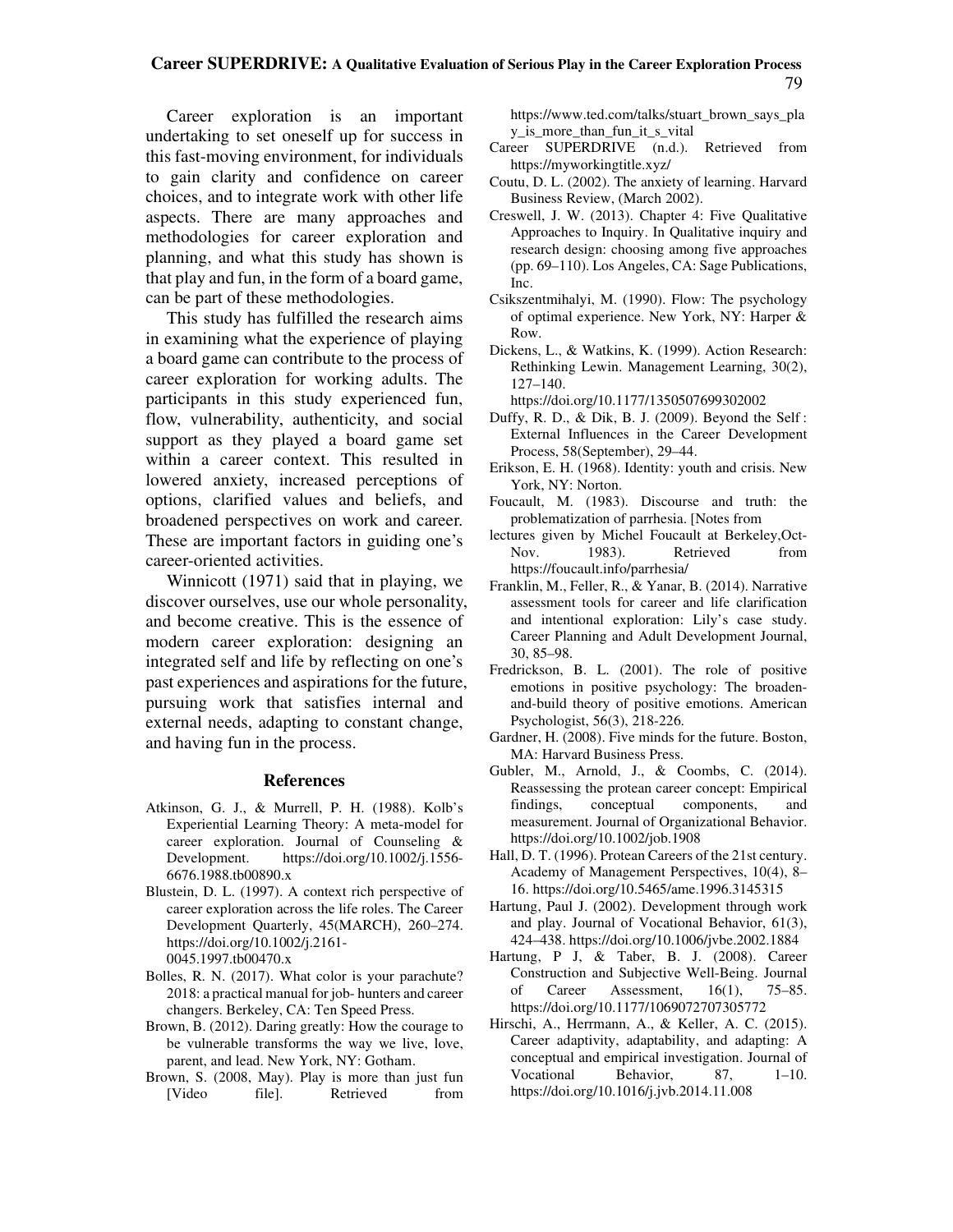#### **Career SUPERDRIVE: A Qualitative Evaluation of Serious Play in the Career Exploration Process** 80

- Hoyer, P., & Steyaert, C. (2015). Narrative identity construction in times of career change: Taking note of unconscious desires. Human Relations, 68, 1–27. https://doi.org/10.1177/0018726715570383
- Huang, H. B. (2010). What is good action research?: Why the resurgent interest? Action Research, 8(1), 93–109.

https://doi.org/10.1177/1476750310362435

Huizinga, J. (1949). Homo ludens: A study of the playelement in culture (2nd ed.). London: Routledge & Kegan Paul Ltd.

Ibarra, H. (2003). Working identity: Unconventional strategies for reinventing your career. Boston, MA: Harvard Business Review Press.

Inkson, K. (2004). Images of career : Nine key metaphors. Journal of Vocational Behavior, 65, 96–111. https://doi.org/10.1016/S0001- 8791(03)00053-8

INSEAD. (2019). The Global Talent Competitiveness<br>Index 2019. Retrieved from Index 2019. Retrieved from https://www.insead.edu/sites/default/files/assets/d ept/globalindices/docs/GTCI-2019-Report.pdf

Jung-Beeman M, Bowden EM, Haberman J, Frymiare JL, Arambel-Liu S, Greenblatt R, et al. (2004). Neural activity when people solve verbal problems with insight. PLoS Biology, 2(4): e97. https://doi.org/10.1371/journal.pbio.0020097

Kenny, M. E., Blustein, D. L., & Meerkins, T. M. (2018). Integrating Relational Perspectives in Career Counseling Practice, 66(June), 135–149. https://doi.org/10.1002/cdq.12128

Kristiansen, P., & Rasmussen, R. (2014). Building a better business using the Lego® Serious Play® method. Hoboken, NJ: John Wiley & Sons, Inc.

Krumboltz, J. D. (2009). The Happenstance Learning Theory. Journal of Career Assessment, 17(2), 135– 154. https://doi.org/10.1177/1069072708328861

Mitchell, K. E., Al Levin, S., & Krumboltz, J. D. (1999). Planned happenstance: Constructing unexpected career opportunities. Journal of Counseling & Development, 77(2), 115–124. https://doi.org/10.1002/j.1556- 6676.1999.tb02431.x

- Mitchell, L. K., & Krumboltz, J. D. (1987). The effects of cognitive restructuring and decision‐making training on career indecision. Journal of Counseling & Development, 66(4), 171–174. https://doi.org/10.1002/j.1556- 6676.1987.tb00839.x
- Munley, P. H. (1977). Erikson's theory of psychosocial development. Journal of Vocational<br>Behavior, 10, 261-269. Behavior, 10, https://doi.org/10.1016/B978-0-08-097086- 8.23200-5
- Ogden, T. H. (1986). The matrix of the mind: Object relations and the psychoanalytic dialogue. Northvale, NJ: J. Aronson.
- Pietkiewicz, I., & Smith, J. A. (2012). A practical guide to using Interpretative Phenomenological Analysis in qualitative research psychology 1.

Czasopismo Psychologiczne, 18(2), 361–369. https://doi.org/10.14691/CPPJ.20.1.7

- Posner, B. Z., Kouzes, J. M., & Schmidt, W. H. (1985). Shared values make a difference: Human Resource Management, 24(3), 293–309.
- Praskova, A., Creed, P. A., & Hood, M. (2015). Career identity and the complex mediating relationships between career preparatory actions and career progress markers. Journal of Vocational Behavior, 87, 145–153. https://doi.org/10.1016/j.jvb.2015.01.001
- Pryor, R. G., & Bright, J. E. H. (2009). Game as a career metaphor : a chaos theory career counselling application, 37(1), 39–51. https://doi.org/10.1080/03069880802534070
- Pryor, R., & Bright, J. (2011). The chaos theory of careers: A new perspective on working in the twenty-first century. New York, NY: Routledge.

Racine, G., & Sévigny, O. (2001). Changing the rules: A board game lets homeless women tell their stories. Social Work with Groups: A Journal of Community and Clinical Practice, 23(4), 25–38.

Ramarajan, L., & Reid, E. (2013). Shattering the myth of separate worlds: Negotiating nonwork identities at work. Academy of Management Review, 38(4), 621–644. https://doi.org/10.5465/amr.2011.0314

Root-Bernstein, R., & Root-Bernstein, M. (1999). Sparks of genius: the thirteen thinking tools of the world's most creative people. New York, NY: Mariner Books.

Savickas, M. L. (1997). Career Adaptability: An Integrative construct for life-span, life-space theory. The Career Development Quarterly, 45(3), 247–259. https://doi.org/10.1002/j.2161- 0045.1997.tb00469.x

Savickas, M. L. (2012). Life design: A paradigm for career intervention in the 21st century. Journal of Counseling & Development, 90(1), 13–19. https://doi.org/10.1111/j.1556-6676.2012.00002.x

Schein, E. H. (1996). Career anchors revisited: Implications for career development in the 21st century. Academy of Management Perspectives, 10(4), 80–88.

https://doi.org/10.5465/AME.1996.3145321

- Schein, E. H., & Van Maanen, J. (2013). Career anchors: the changing nature of work and careers self-assessment (4th ed). New York, NY: John Wiley & Sons, Inc.
- Smith, J.A., Flowers, P., & Larkin, M. (2009). Interpretative phenomenological analysis: theory, method and research. London: Sage Publications Ltd.
- Stebleton, M. J. (2010). Narrative-based career counseling perspectives in times of change : an analysis of strengths and limitations. Journal of Employment Counseling, 47(June), 64–79.
- Stone, J. (2016). Board games in play therapy. In K. J. O'Connor, C. E. Schaefer, & L. D. Braverman (Eds.), Handbook of play therapy., 2nd ed. (pp. 309–323). Hoboken, NJ: John Wiley & Sons Inc.